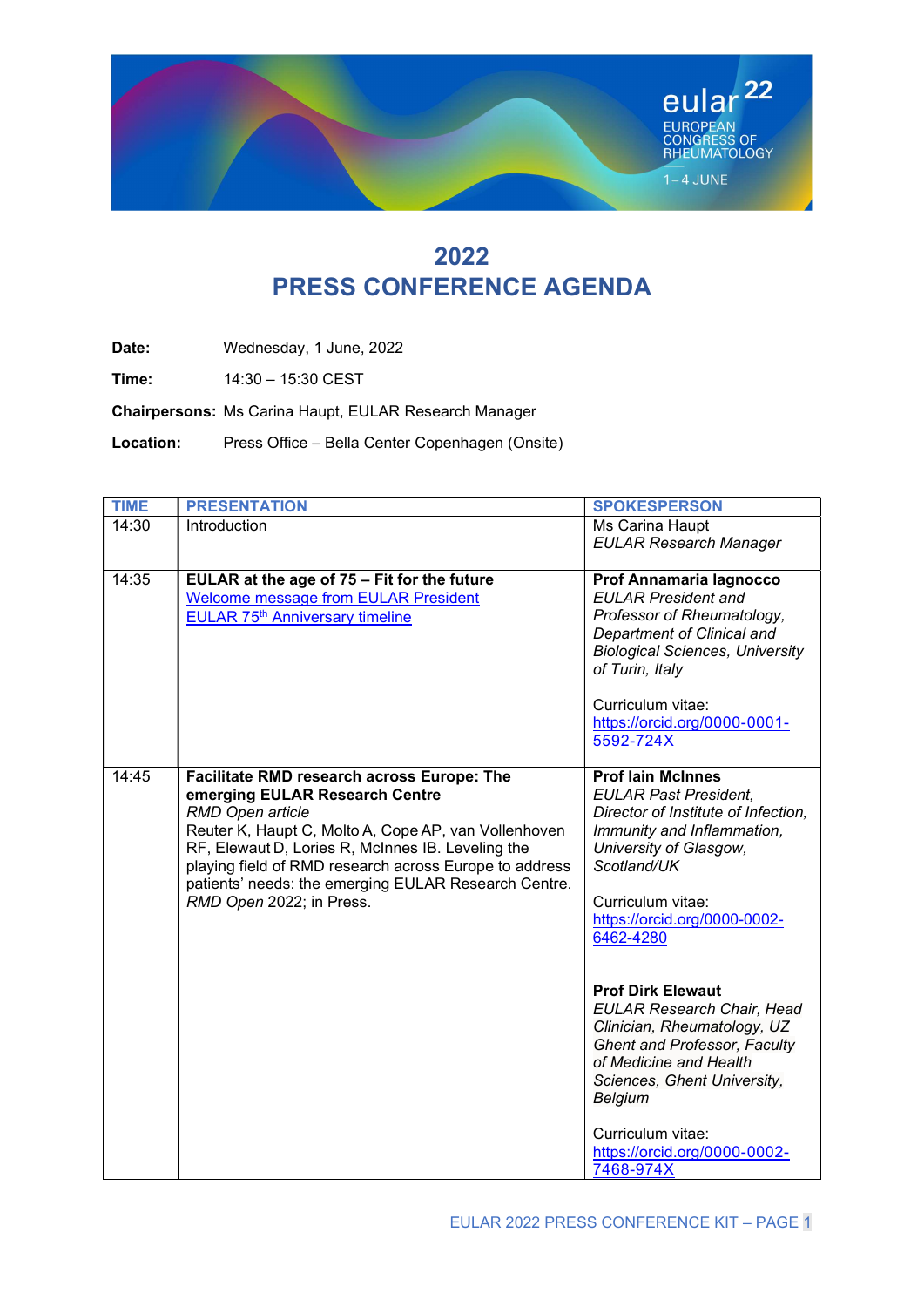

| 15:00 | <b>Lessons learned from COVID</b>                                                                                                                                                                                                                        | <b>Prof Pedro Machado</b><br>EULAR Lead for the COVID-19                                                                                                                       |
|-------|----------------------------------------------------------------------------------------------------------------------------------------------------------------------------------------------------------------------------------------------------------|--------------------------------------------------------------------------------------------------------------------------------------------------------------------------------|
|       | <b>EULAR COVID registries</b>                                                                                                                                                                                                                            | Registries, University College<br>London (UCL), London, UK                                                                                                                     |
|       | COVID related press releases                                                                                                                                                                                                                             | Curriculum vitae:                                                                                                                                                              |
|       | Abstract nr 4704: COVID-19 breakthrough<br>$\bullet$<br>infections in vaccinated patients with immune-<br>mediated inflammatory diseases and controls.<br>Presentation nr OP0178.                                                                        | https://orcid.org/0000-0002-<br>8411-7972                                                                                                                                      |
|       | Abstract nr 3386: Characteristics and outcomes<br>$\bullet$<br>of SARS-CoV-2 breakthrough infections among<br>double and triple vaccinated patients with<br>inflammatory rheumatic diseases. Presentation<br>nr OP0179.                                  | <b>Dr Elsa Mateus</b><br><b>EULAR PARE Vice President,</b><br><b>EUPATI Fellow, President of</b><br>the Board of the Portuguese<br>League Against Rheumatic<br><b>Diseases</b> |
|       | See press release (COVID BREAKTHROUGH<br><b>INFECTIONS: RMD NOT NECESSARILY A RISK</b><br><b>GROUP FOR SEVERE COVID-19)</b><br>Embargo: Thursday, 02 June 2022 (11:45 CEST)                                                                              | Curriculum vitae:<br>https://orcid.org/0000-0003-<br>0059-2141                                                                                                                 |
|       | Abstract nr 349: Incidence of COVID-19<br>infection and hospitalisation according to<br>vaccination status and DMARD treatment in<br>patients with rheumatoid arthritis. Presentation<br>nr OP0173.                                                      |                                                                                                                                                                                |
|       | Abstract nr 1600: The impact of<br>$\bullet$<br>immunomodulating treatment on the<br>immunogenicity of COVID-19 vaccines in<br>patients with immune-mediated inflammatory<br>rheumatic diseases compared to healthy<br>controls. Presentation nr OP0172. |                                                                                                                                                                                |
|       | Abstract nr 1230: Serological response and<br>$\bullet$<br>safety of a three-dose SARS-CoV-2 vaccination<br>strategy in patients with immune-mediated<br>inflammatory diseases on immunosuppressive<br>therapy. Presentation nr OP0192.                  |                                                                                                                                                                                |
|       | See press release (IMMUNOGENICITY OF COVID<br><b>VACCINES IN PEOPLE WITH RHEUMATIC DISEASE)</b><br>Embargo: Friday, 03 June 2022 (10:30 CEST)                                                                                                            |                                                                                                                                                                                |
|       | Abstract nr 2163: Risk factors for severe<br>COVID-19 outcomes: a study of immune-<br>mediated inflammatory diseases, therapies and<br>comorbidities in a large US healthcare system.<br>Presentation nr OP0247.                                         |                                                                                                                                                                                |
|       | See press release (NEW DATA AT EULAR 2022: RISK<br><b>FACTORS FOR SEVERE COVID-19 OUTCOMES IN A</b>                                                                                                                                                      |                                                                                                                                                                                |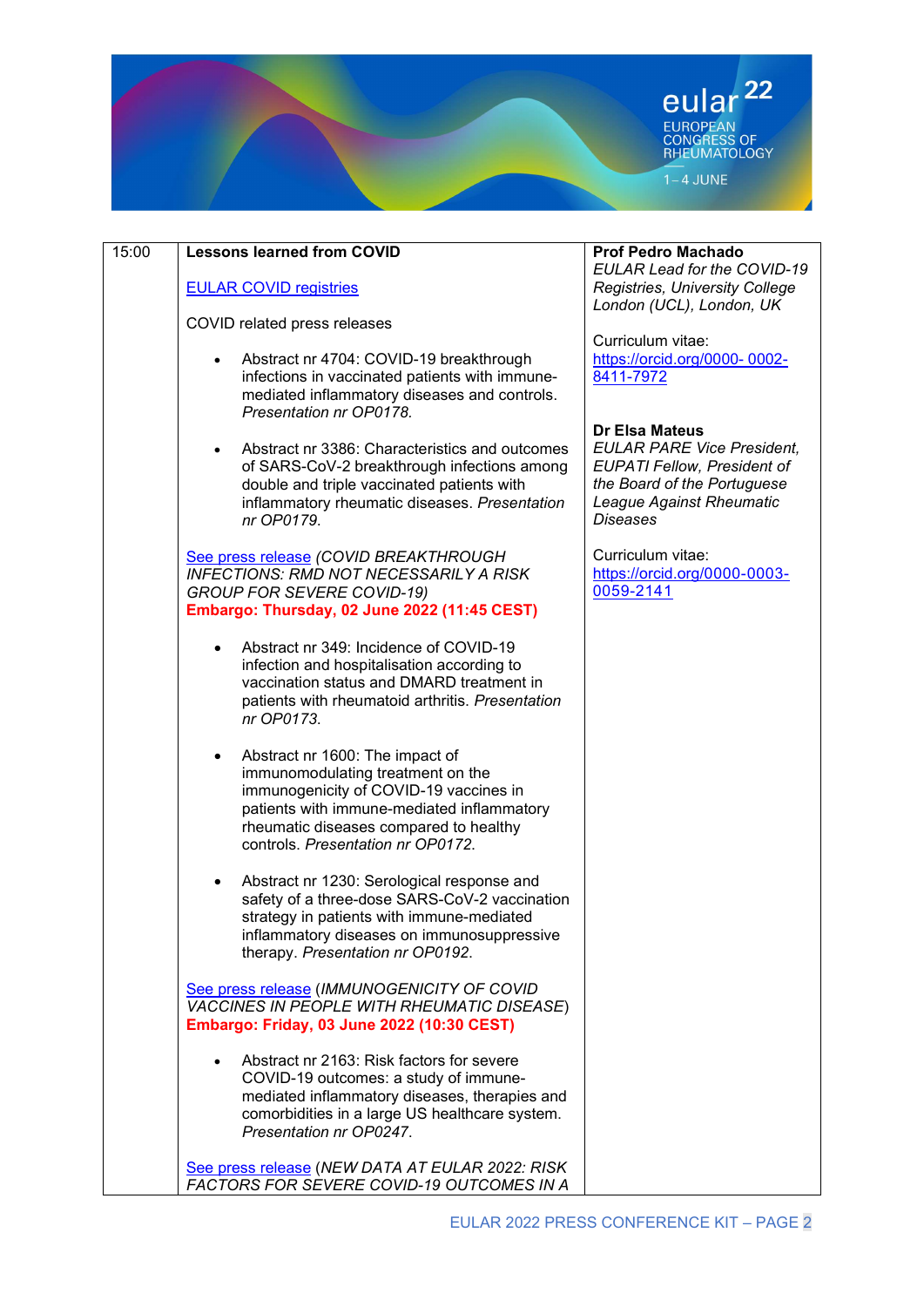

|       | LARGE US HEALTH CARE SYSTEM)                                                                 |                                   |
|-------|----------------------------------------------------------------------------------------------|-----------------------------------|
|       | Embargo: Wednesday, 01 June 2022 (0:01 CEST)                                                 |                                   |
|       |                                                                                              |                                   |
|       | See press release (EULAR COVID-19 REGISTRY TO                                                |                                   |
|       | CLOSE)                                                                                       |                                   |
|       |                                                                                              |                                   |
|       |                                                                                              |                                   |
|       | Abstract nr 1753: Characteristics associated                                                 |                                   |
|       | with poor COVID-19 outcomes in people with<br>psoriasis and spondyloarthritis: data from the |                                   |
|       | COVID-19 PsoProtect and Global                                                               |                                   |
|       | Rheumatology Alliance physician-reported                                                     |                                   |
|       | registries.                                                                                  |                                   |
|       | Presentation nr OP0249                                                                       |                                   |
|       |                                                                                              |                                   |
|       | Abstract nr 3235: Factors associated with<br>$\bullet$                                       |                                   |
|       | severe COVID-19 outcomes in patients with                                                    |                                   |
|       | idiopathic inflammatory myopathy: Results from                                               |                                   |
|       | the COVID-19 Global Rheumatology Alliance                                                    |                                   |
|       | physician-reported registry.                                                                 |                                   |
|       | <b>Presentation nr OP0252</b>                                                                |                                   |
|       |                                                                                              |                                   |
|       | Abstract nr 1325: SARS-CoV-2 vaccine safety in                                               |                                   |
|       | adolescents with inflammatory rheumatic and                                                  |                                   |
|       | musculoskeletal diseases and adults with                                                     |                                   |
|       | juvenile idiopathic arthritis.                                                               |                                   |
|       | Presentation nr POS1212                                                                      |                                   |
|       |                                                                                              |                                   |
|       | See press release (NEW EVIDENCE SUPPORTING                                                   |                                   |
|       | COVID SEVERITY RISK FACTORS IN PEOPLE WITH                                                   |                                   |
|       | <b>DIVERSE RHEUMATIC DISEASES)</b>                                                           |                                   |
|       | Embargo: Wednesday, 01 June 2022 (0:01 CEST)                                                 |                                   |
|       |                                                                                              |                                   |
| 15:10 | <b>Abstract Highlights 1:</b>                                                                | <b>Prof Hendrik Schulze-Koops</b> |
|       | Air pollution driving inflammatory arthritis?                                                | <b>EULAR Scientific Programme</b> |
|       |                                                                                              | Chair, Head of Rheumatism         |
|       | Abstract nr 533: Association between exposure                                                | Unit, Klinikum der Universität    |
|       | to fine particulate matter and osteoporosis: a                                               | München, Medical Clinic and       |
|       | population-based cohort study. Presentation nr                                               | Polyclinic IV                     |
|       | OP0242.                                                                                      |                                   |
|       |                                                                                              | Curriculum vitae:                 |
|       | Abstract nr 532: Association between long-term<br>$\bullet$                                  | https://orcid.org/0000-0002-      |
|       | exposure to air pollution and immune-mediated                                                | 1681-491X                         |
|       | diseases: a population-based cohort study.                                                   |                                   |
|       | Presentation nr OP0071.                                                                      |                                   |
|       |                                                                                              |                                   |
|       | Abstract nr 2626: Cleaning activities, dusty                                                 |                                   |
|       | clothes laundry and talcum handling are<br>underestimated major sources of exposure to       |                                   |
|       | crystalline silica in women with rheumatoid                                                  |                                   |
|       | arthritis. Presentation nr OP0006.                                                           |                                   |
|       |                                                                                              |                                   |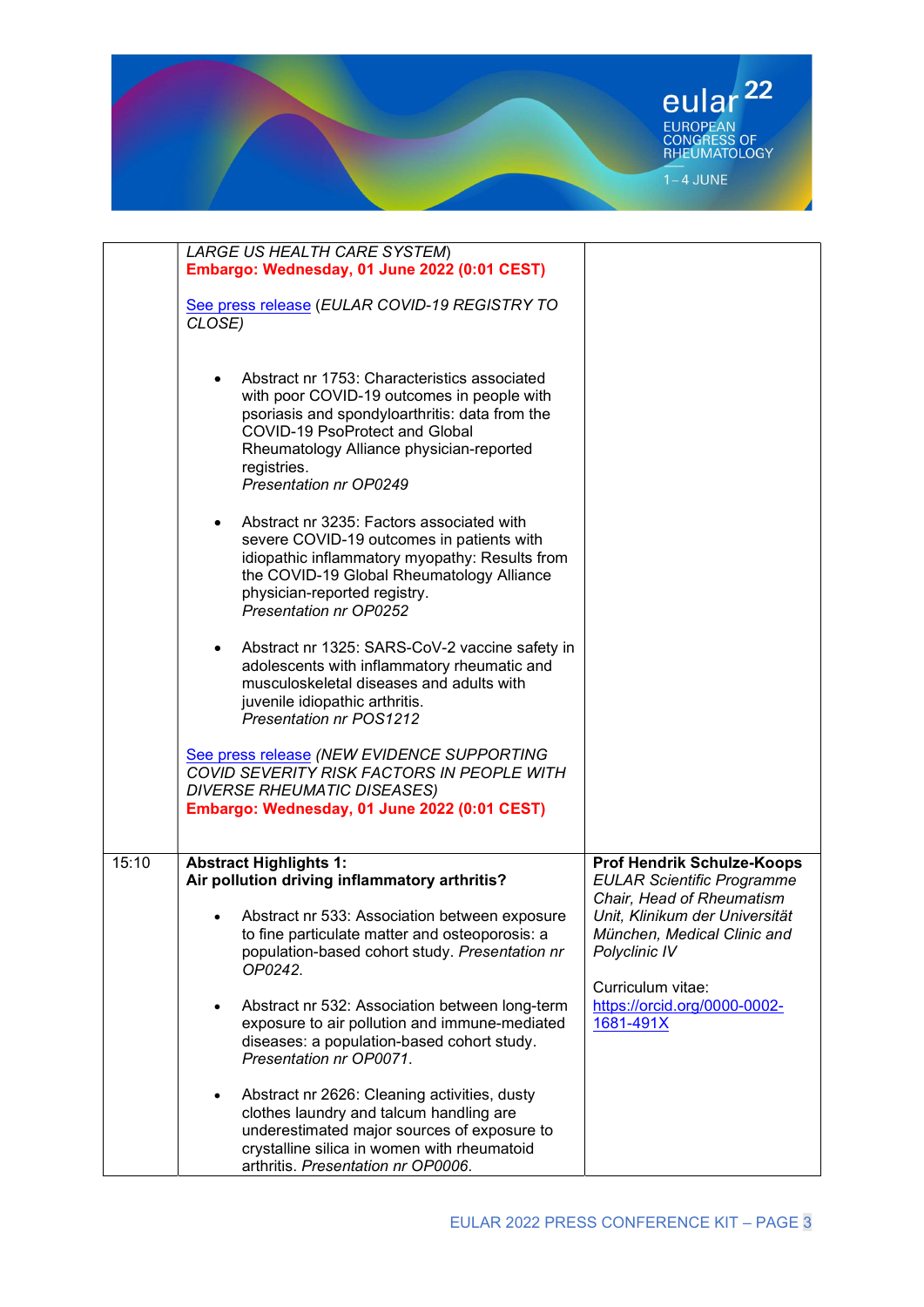

|       | See press release (AIR POLLUTION A KEY<br><b>ENVIRONMENTAL EXPOSURE</b><br><b>DRIVING INFLAMMATORY ARTHRITIS</b><br>DEVELOPMENT)<br>Embargo: Wednesday, 01 June 2022 (0:01 CEST)                                                                                                                                                                                                                           |                                                                                                                                                                                                                                                                                                                                                                                                                                                                                                                                                |
|-------|------------------------------------------------------------------------------------------------------------------------------------------------------------------------------------------------------------------------------------------------------------------------------------------------------------------------------------------------------------------------------------------------------------|------------------------------------------------------------------------------------------------------------------------------------------------------------------------------------------------------------------------------------------------------------------------------------------------------------------------------------------------------------------------------------------------------------------------------------------------------------------------------------------------------------------------------------------------|
| 15:20 | <b>Abstract Highlights 2:</b><br><b>Sexual life and pregnancy</b><br>Abstract nr 3226: The management of<br>pregnancy in autoimmune rheumatic diseases:<br>analysis of 758 pregnancies. Presentation nr<br>OP0124.<br>Abstract nr 292: Are women with<br>$\bullet$<br>spondyloarthritis at increased risk of adverse<br>maternal and infant outcomes? - A Swedish<br>cohort study. Presentation nr OP0126. | <b>Prof Marta Mosca</b><br><b>EULAR Abstract Chair,</b><br>Professor of Rheumatology,<br>University of Pisa, Italy and<br><b>Head of the Rheumatology</b><br>Unit, Azienda Ospedaliera<br>Universitaria Pisana, Italy<br>Curriculum vitae:<br>https://orcid.org/0000-0001-<br>5937-4574<br><b>Prof Thea Vliet Vlieland</b><br><b>EULAR Vice-President HPR,</b><br>Professor of Orthopaedics,<br><b>Leiden University Medical</b><br>Center (LUMC), The<br><b>Netherlands</b><br>Curriculum vitae:<br>https://orcid.org/0000-0001-<br>6322-3859 |
|       | Abstract nr 4496: Unfavorable pregnancy<br>٠<br>outcome is significantly associated with<br>corticosteroid exposure during pregnancy in<br>women with rheumatoid arthritis. Presentation nr<br>OP0127.<br>Abstract nr 2846: Adherence to medications<br>during pregnancy in systemic autoimmune<br>disease. Presentation nr OP0128.                                                                        |                                                                                                                                                                                                                                                                                                                                                                                                                                                                                                                                                |
|       | See press release (INVESTIGATING PREGNANCY<br><b>OUTCOMES IN WOMEN WITH RHEUMATIC</b><br>DISEASE)<br>Embargo: Wednesday, 01 June 2022 (0:01 CEST)                                                                                                                                                                                                                                                          |                                                                                                                                                                                                                                                                                                                                                                                                                                                                                                                                                |
|       | Abstract nr 5263: Impact of chronic joint<br>$\bullet$<br>diseases on the sexual sphere with regards to a<br>healthy population: a multicentre study.<br>Presentation nr OP0139.                                                                                                                                                                                                                           |                                                                                                                                                                                                                                                                                                                                                                                                                                                                                                                                                |
|       | Abstract nr 357: Effect of an 8-week specialized<br>physical therapy program on sexual health in<br>female patients with systemic sclerosis and<br>idiopathic inflammatory myopathies: A pilot<br>study. Presentation nr OP0208-HPR.                                                                                                                                                                       |                                                                                                                                                                                                                                                                                                                                                                                                                                                                                                                                                |
|       | See press release (PEOPLE WITH RHEUMATIC<br>DISEASES HAVE DETERIORATED SEX LIVES)<br>Embargo: Wednesday, 01 June 2022 (0:01 CEST)                                                                                                                                                                                                                                                                          |                                                                                                                                                                                                                                                                                                                                                                                                                                                                                                                                                |
|       | Abstract nr 2031: Preconceptional NSAID                                                                                                                                                                                                                                                                                                                                                                    |                                                                                                                                                                                                                                                                                                                                                                                                                                                                                                                                                |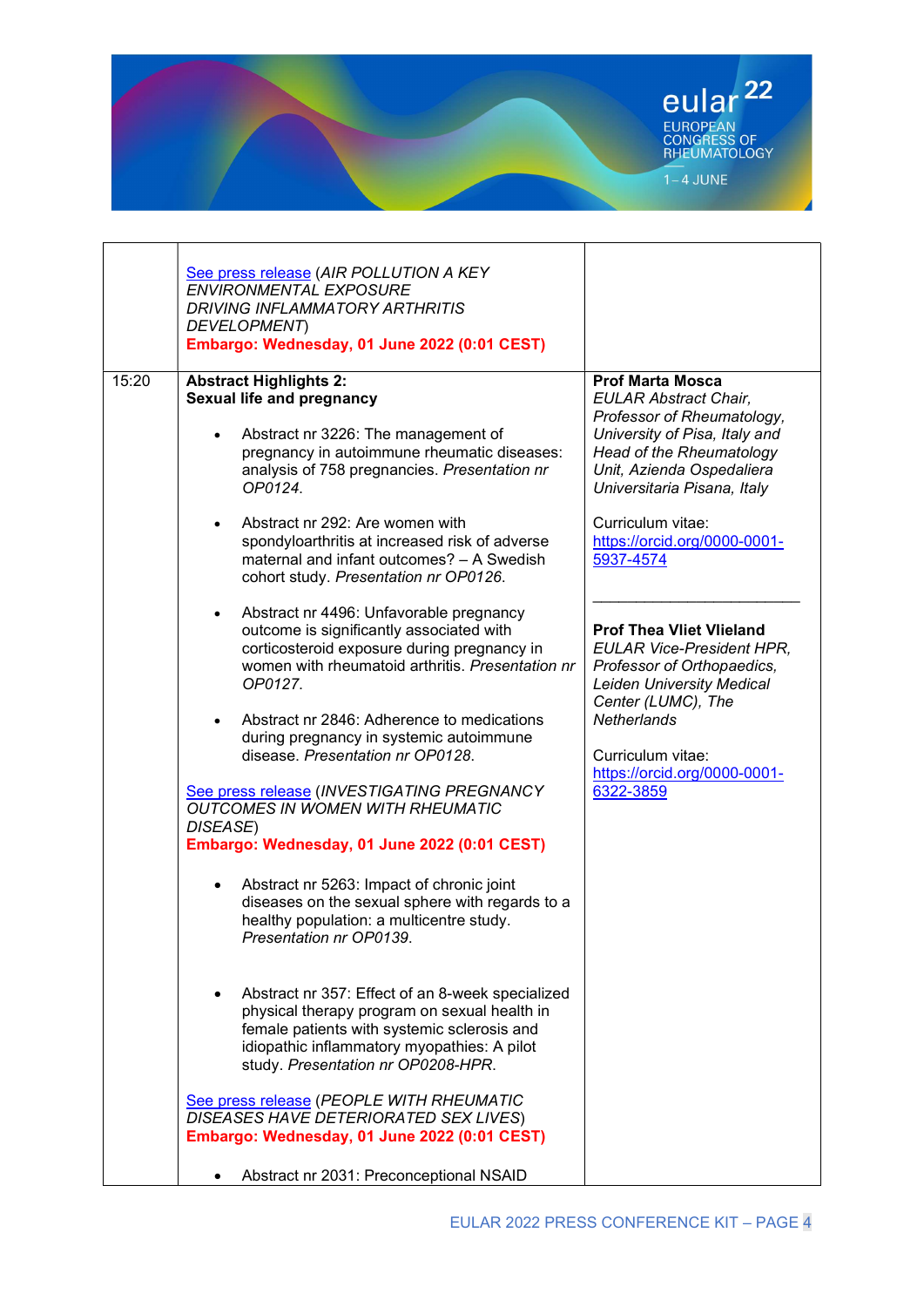

| treatment is associated with longer time-to-<br>conception in women with spondyloarthritis:<br>analysis of the prospective GR2 cohort.<br>Presentation nr OP0153.                  |  |
|------------------------------------------------------------------------------------------------------------------------------------------------------------------------------------|--|
| Abstract nr 1345: What is the effect of<br>methotrexate on semen parameters of men<br>diagnosed with immune-mediated diseases?<br>Presentation nr OP0131.                          |  |
| See press release (DATA SHARED AT EULAR GIVE<br><b>IMPORTANT INSIGHTS INTO TREATMENT FOR RMD</b><br>PATIENTS WHO WISH TO CONCEIVE)<br>Embargo: Wednesday, 01 June 2022 (0:01 CEST) |  |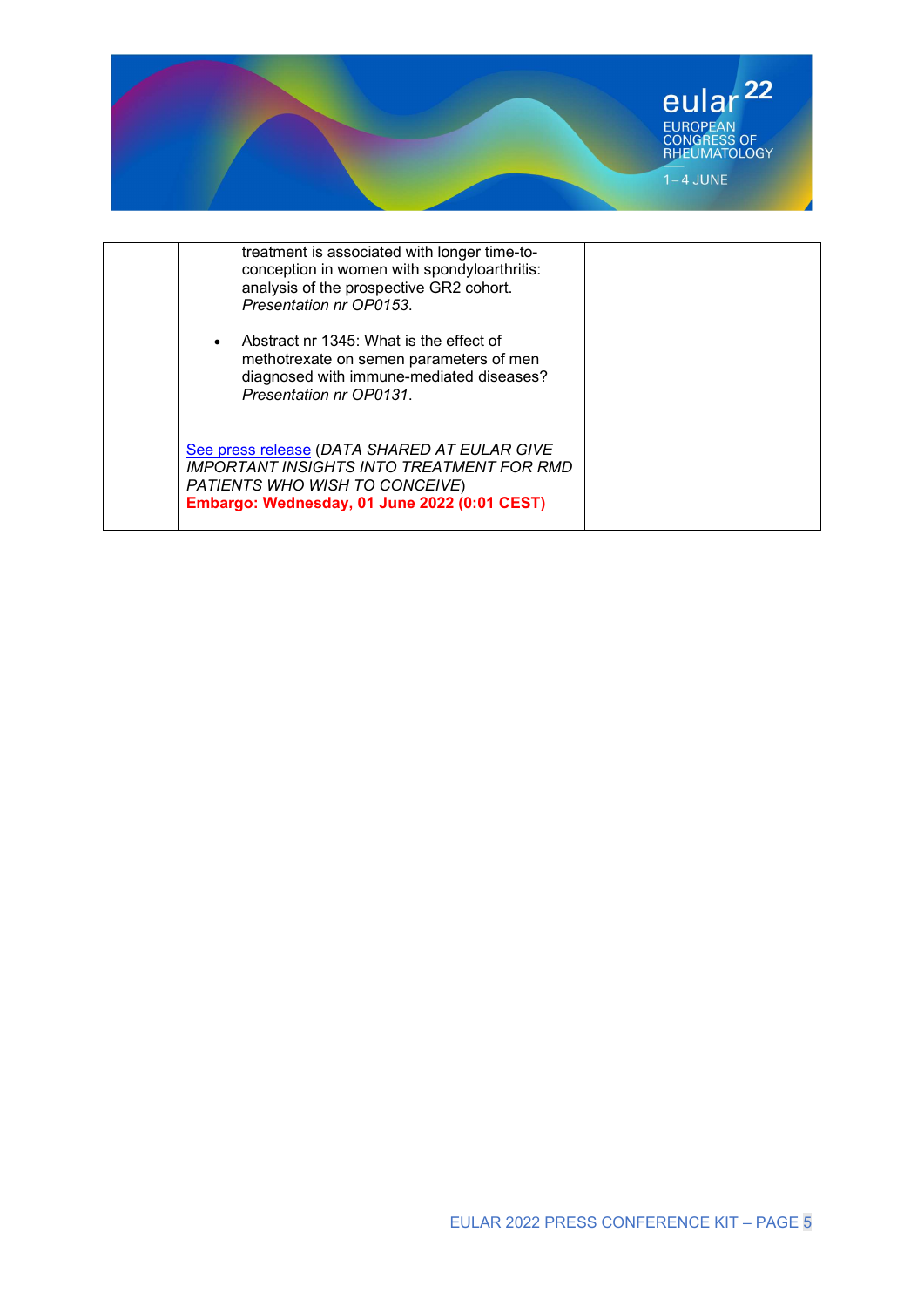

## EULAR 2022 | WELCOME MESSAGE FROM EULAR PRESIDENT

Dear Friends,

Since its foundation in 1947, the European Alliance of Associations for Rheumatology, EULAR, has been recognised in the wide-ranging spectrum of World Rheumatology as a prestigious and reputable non-profit organisation with the highest profile on the continent. Among the multitude of outstanding EULAR activities, the EULAR European Congress of Rheumatology represents the flagship of our organisation, every year providing the utmost rheumatology congress experience.

The EULAR Congress is comprised of an extensive network of innovative minds working towards illustrating the latest scientific breakthroughs in clinical, translational, and basic sciences, discussing what is new in dedicated sessions, presenting data on how to treat rheumatic and musculoskeletal diseases (RMDs), giving view to the transfer of results from bench to bedside, showing the practical aspects of our specialty in specific workshop discussions, offering debates, and, in essence, displaying the future of Rheumatology.

The EULAR Congress attracts thousands of delegates from more than 140 countries and is held every year, in June, in a different European city. However, due to the pandemic restrictions, EULAR was forced to cancel any live meetings and conferences. Therefore, for 2 years in a row, in 2020 and 2021 the EULAR congress was held virtually. The virtual meetings were a great success and attracted more than 18,000 delegates in 2020 and more than 17,000 in 2021.

The EULAR 2022 Congress will be held both virtually and onsite, in Copenhagen, offering our first-ever hybrid congress experience. Thanks to the great flexibility of the EULAR Rheumatology Community and its high capacity to rapidly adapt to the ever-evolving challenges faced in the pandemic era, EULAR will prevail with this new and highly innovative congress structure, offering a combination of virtual and onsite sessions and activities that will run in parallel meetings.

2022 will be an extraordinary year for EULAR, marking not only our first-ever hybrid congress but also our 75th anniversary! The EULAR 2022 Congress will offer a cutting-edge congress experience that will only be enhanced by the outstanding celebrations of the EULAR jubilee of the three EULAR pillars and the EULAR communities.

Copenhagen is an exceptionally significant city for EULAR, marking the location of our first-ever EULAR Congress, and we look forward to going back to a city that acknowledges our organisation and supports its strategies, aiming to reduce the impact of RMDs on those afflicted and to improve their social position and quality of life.

I am extremely proud of EULAR's achievements thus far, and I would like to thank all members of the EULAR Family, the EULAR Office, and the faculty of the EULAR 2022 Congress for their commitment to this new experience. And my special thanks to the numerous delegates who will attend our marvellous congress in 2022. I am looking forward to meeting you all, virtually and onsite, in Copenhagen, next June.

My warmest regards,

Annamaria Iagnocco EULAR President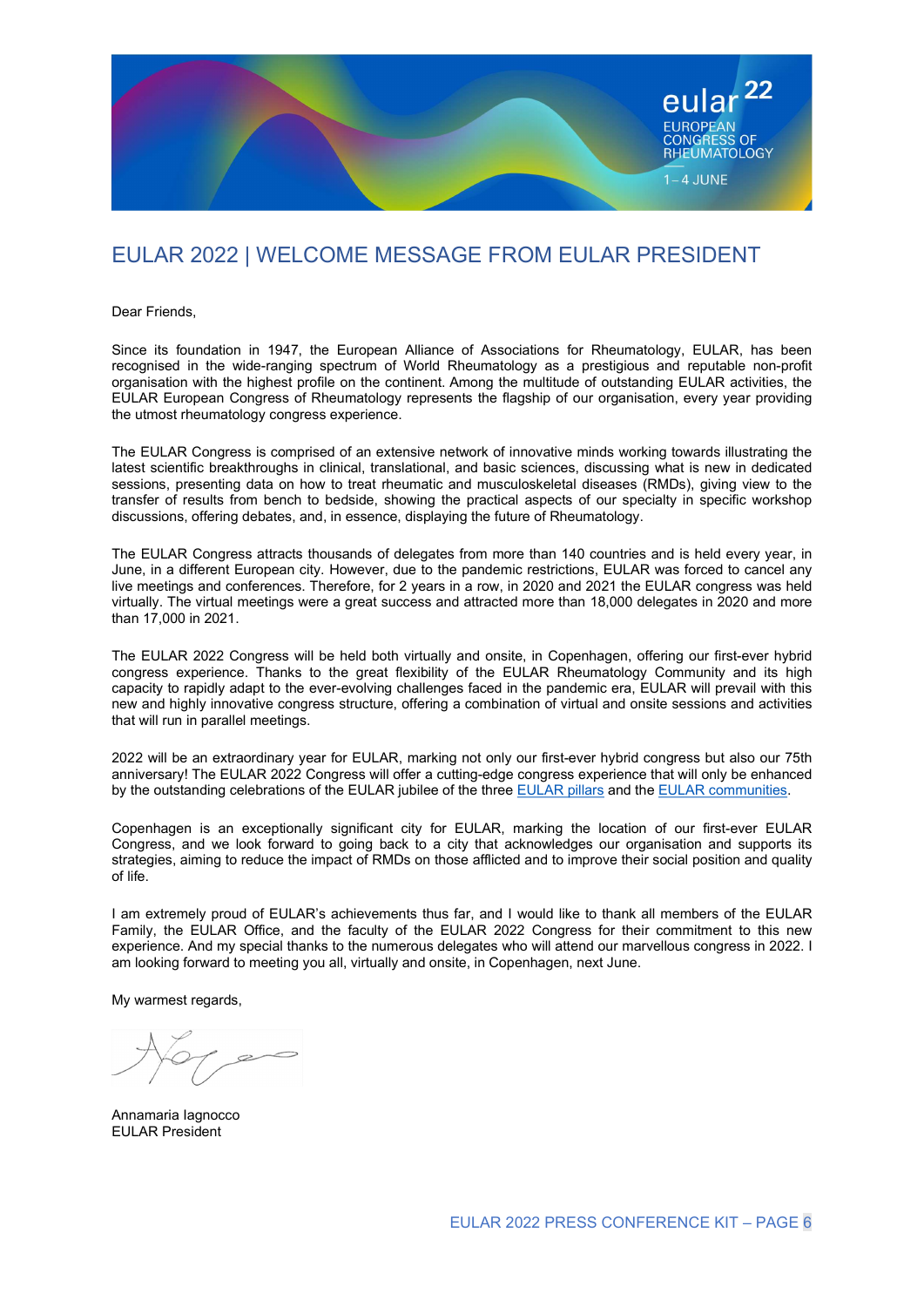

# COVID BREAKTHROUGH INFECTIONS: RMD NOT NECESSARILY A RISK GROUP FOR SEVERE COVID-19

Prospective and registry data shared at EULAR 2022 support vaccine recommendations

— COVID-19 is the disease caused by SARS-CoV-2 infection. Despite a wealth of vaccination data now available, concerns have been raised regarding risks of COVID-19 breakthrough infections in vaccinated patients with immune-mediated inflammatory rheumatic diseases (IRDs) treated with immunosuppressants. Two groups chose to share their findings at the EULAR Congress. These abstracts suggest that most patients with IRDs should not necessarily be seen as a risk group for severe COVID-19, and support the general recommendations to reduce the risk of severe infection by administering three doses of vaccine – especially in older patients, and those receiving immunomodulatory treatment.

Laura Boekel and colleagues pooled data from two large ongoing prospective cohort studies and analysed post-vaccination serum samples for evidence of breakthrough infection. They report that the incidence of breakthrough infections was comparable between patients taking immunosuppressants and controls. Hospitalization was required in similar proportions in both groups – and in general hospitalized cases were older, and had more comorbidities compared with non-hospitalized cases.

Hospitalization rates were significantly higher among patients treated with anti-CD20 therapy compared to any other immunosuppressant. Although anti-CD20 therapy might increase susceptibility to severe COVID-19 breakthrough infections, the authors argue that traditional risk factors continue to make a critical contribution. With this in mind, most patients with IRDs should not necessarily be seen as a risk group for severe COVID-19, and integrating other risk factors should become standard practice when discussing treatment options, vaccination, and adherence to infection prevention measures with patients.

Breakthrough infection data was also presented by Dr Rebecca Hasseli, with a focus on the German COVID-19-IRD registry as of 31<sup>st</sup> January 2022. In total, 271 cases of breakthrough infections were reported, of whom 91% had received two doses of vaccines, and 9% patients three doses, and the median time from last vaccine dose to infection was 148 days.

Although the rate of comorbidities and median age were higher in triple-vaccinated patients, infected patients showed a lower rate of hospitalization, COVID-19 related complications, need of oxygen treatment, or death.

These results support the general recommendations to reduce the risk of severe COVID-19 disease by administering three doses of vaccine, especially in patients with older age, presence of comorbidities, and those on immunomodulatory treatment.

#### Source

Boekel L, et al. COVID-19 breakthrough infections in vaccinated patients with immune-mediated inflammatory diseases and controls. Presented at EULAR 2022; abstract OP0178.

Hasseli R, et al. Characteristics and outcomes of SARS-CoV-2 breakthrough infections among double and triple vaccinated patients with inflammatory rheumatic diseases. Presented at EULAR 2022; abstract OP0179.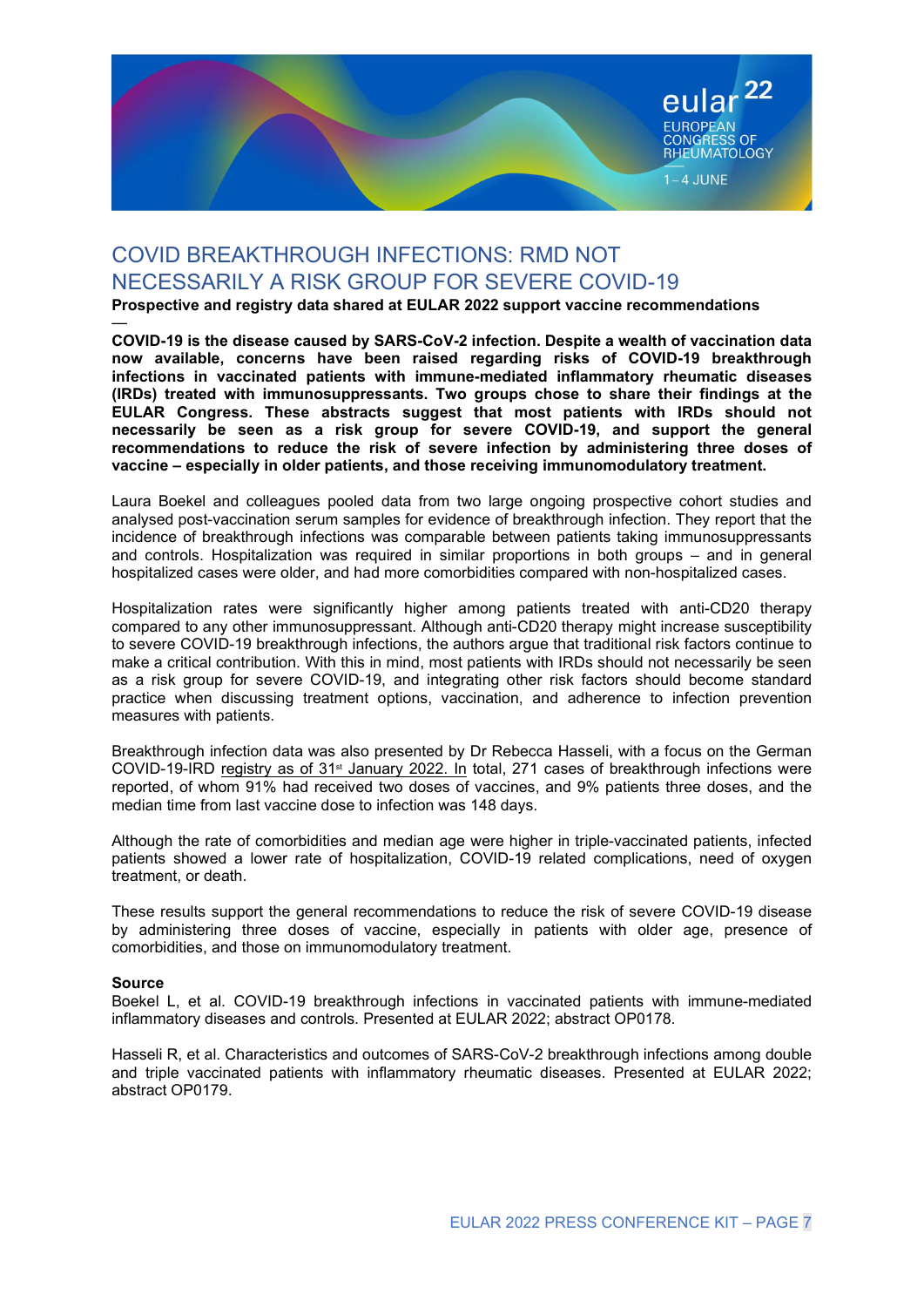

## IMMUNOGENICITY OF COVID VACCINES IN PEOPLE WITH RHEUMATIC DISEASE

New insights shared at the EULAR Congress

—

COVID-19 is the disease caused by SARS-CoV-2 infection. Initial studies on the immunogenicity of COVID-19 vaccines in patients with immune-mediated inflammatory rheumatic diseases (IRD) reported diminished antibody responses, particularly for people treated with rituximab or abatacept. New data released at the 2022 EULAR Congress confirm that people on rituximab and abatacept should be prioritized for booster doses of COVID-19 vaccine.

Patients with rheumatoid arthritis (RA) may have impaired immunogenicity to COVID-19 vaccines. DANBIO data presented by Dr René Cordtz reveal that – regardless of vaccination status – patients with RA had increased incidence of COVID-19 hospitalization compared to matched individuals. However, the absolute risk was 0.20% for unvaccinated patients at 60 days and 0.08% for comparators, whereas it remained below 0.05% at 180 days of follow-up in both groups when fully vaccinated. The low absolute risk was due to the combined effect of vaccination, seasonality, and societal restrictions.

The group also showed that increased SARS-CoV-2 infection rates were seen only among unvaccinated patients with RA. Analysis demonstrated increased incidence of COVID-19 hospitalization among rituximab-treated patients compared to those receiving csDMARDs, but it was not possible to disentangle if this was due to rituximab or the fact that these patients were also more likely to receives glucocorticoids and have a history of cancer-treated patients.

Importantly, the parallel decreasing risk for patients with RA suggests a comparable relative benefit of vaccination. Less favourable outcomes among rituximab-treated patients suggest extra care should be taken around use and users of this drug.

Similar conclusions were drawn by a Swedish national group led by Professor Meliha C Kapetanovic and presented by Dr Martina Frodlund, who shared data on the antibody response after two doses of COVID-19 vaccine in 414 patients with various IRD treated with biologic or targeted synthetic DMARDs, either as monotherapy or in combination with csDMARDs.

Their results showed that those receiving IL-6 inhibitors, abatacept, or rituximab had a significantly lower antibody response rate compared to controls. This difference was more pronounced when therapies were combined with a csDMARD. When analysed further, higher age, rituximab, abatacept, concomitant csDMARD but not IL-6 inhibitors, concomitant prednisolone, or a vasculitis diagnosis, remained significant predictors of antibody response.

In general, all vaccines were well tolerated, and only 3.4% of the patients reported an increase in their disease activity following vaccination.

In another session, Dr Ingrid Jyssum presented findings from the Nor-vaC study, assessing serological response and safety of a three-dose vaccination strategy in patients with immune mediated inflammatory diseases (IMID) on immunosuppressive therapy as compared to the standard two-dose vaccination offered to healthy controls.

After two doses, median anti-Spike antibody levels were significantly lower in patients than controls, but there were comparable levels following the third dose. One of the main factors associated with high antibody levels after the third dose was vaccine type. These findings were consistent across all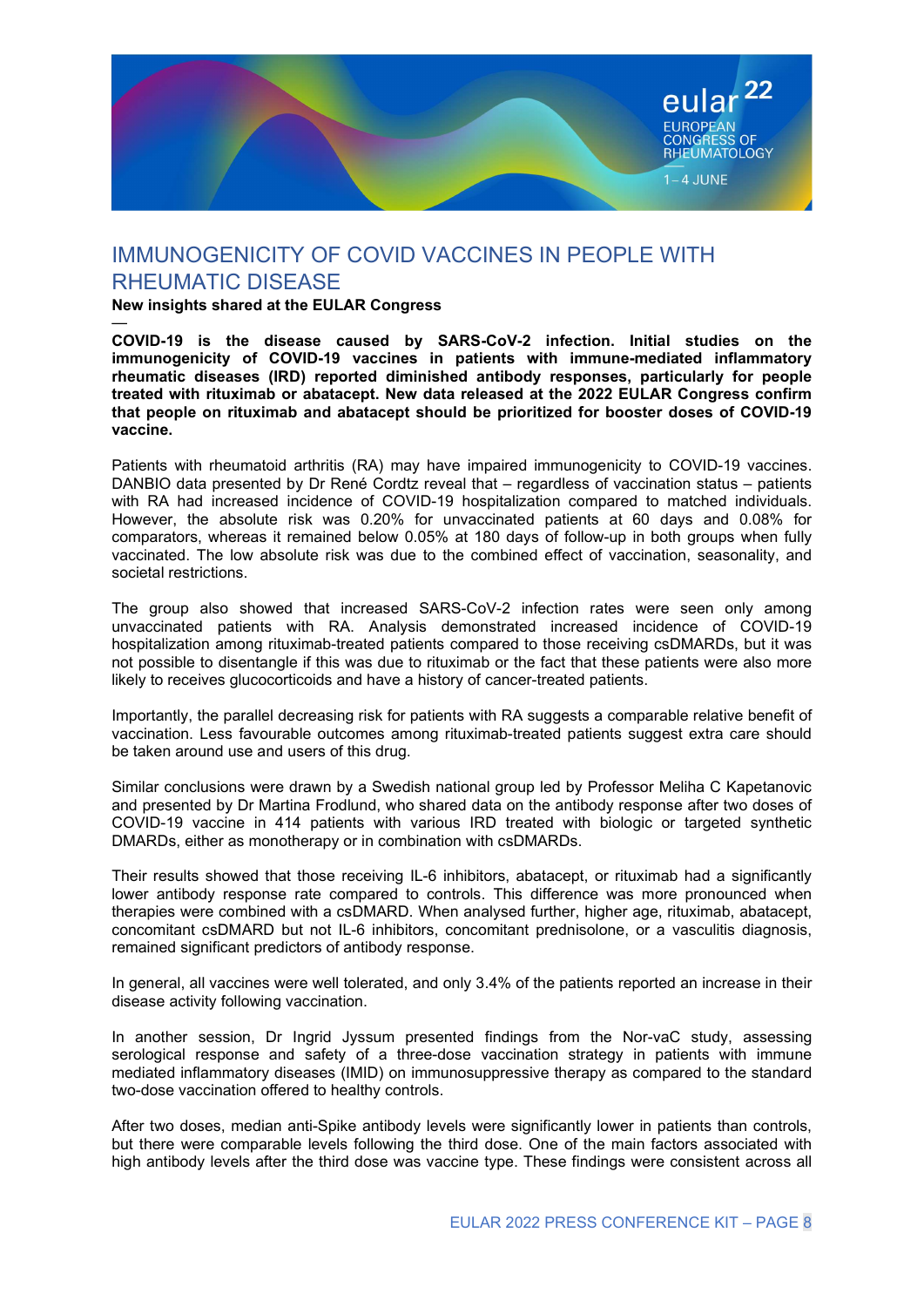

diagnoses and treatment groups, supporting the implementation of a three-dose vaccine regimen as standard in the IMID population.

#### Source

Cordtz R, et al. Incidence of COVID-19 infection and hospitalisation according to vaccination status and DMARD treatment in patients with rheumatoid arthritis. Presented at EULAR 2022; abstract 349; presentation number OP0173.

Frodlund M, et al. The impact of immunomodulating treatment on the immunogenicity of COVID-19 vaccines in patients with immune-mediated inflammatory rheumatic diseases compared to healthy controls. Presented at EULAR 2022; abstract 1600; presentation number OP0172.

Jyssum I, et al. Serological response and safety of a three-dose SARS-CoV-2 vaccination strategy in patients with immune-mediated inflammatory diseases on immunosuppressive therapy. Presented at EULAR 2022; abstract 1230; presentation number OP0192.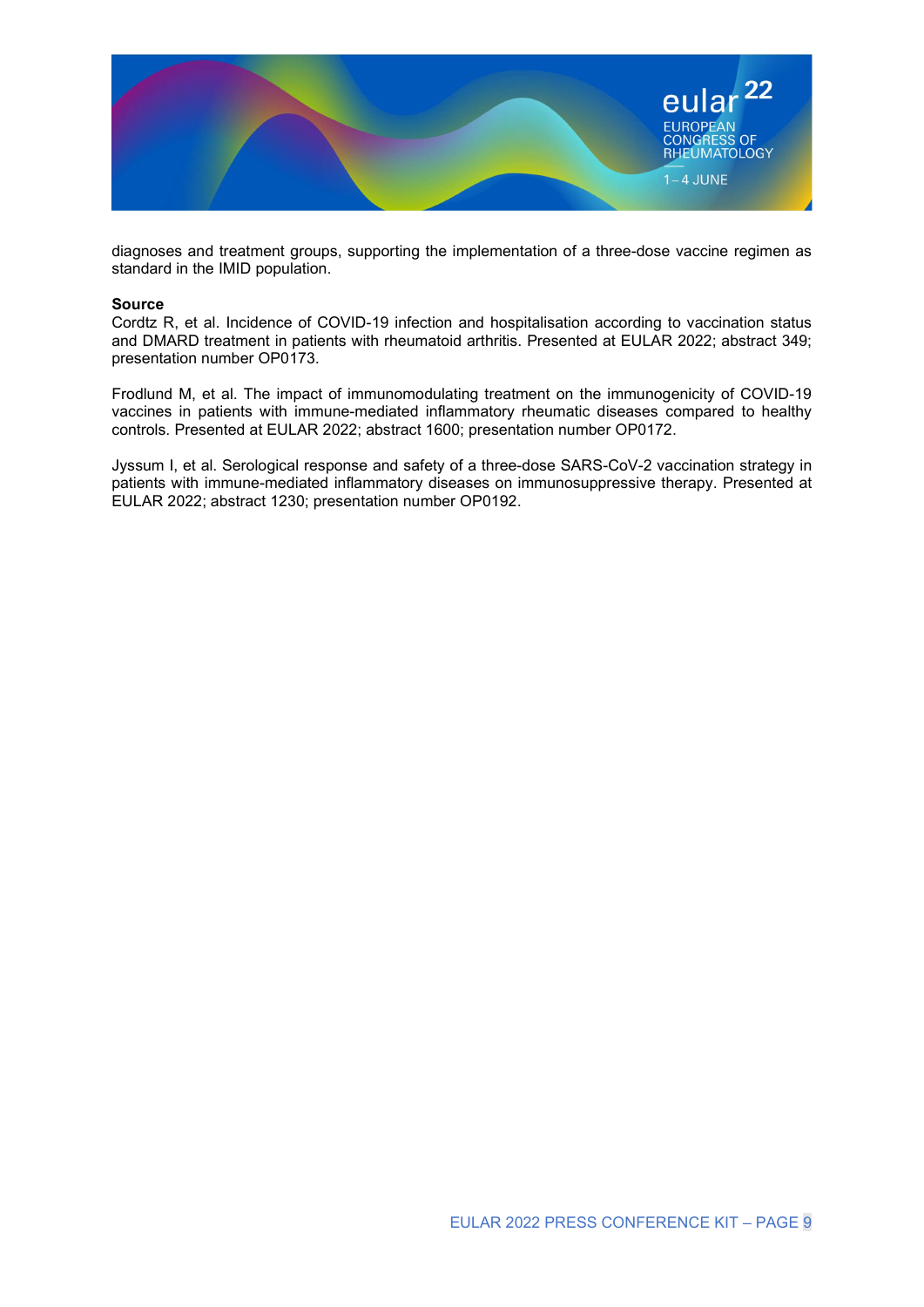

### NEW DATA AT EULAR 2022: RISK FACTORS FOR SEVERE COVID-19 OUTCOMES IN A LARGE US HEALTH CARE SYSTEM

More reliable analysis on larger populations is essential for current and future pandemics

— COVID-19 is the disease caused by SARS-CoV-2 infection. Data from a large US health care system have been used to analyse COVID outcomes of patients with and without immunemediated inflammatory diseases (IMIDs). Overall, patients with and without IMIDs had a similar rate of hospitalization, need for mechanical ventilation, and death. The strongest associations with COVID-19 severity included heart failure and age. Spondyloarthritis was weakly associated with favourable outcomes, whereas use of some rheumatic drugs was associated with increased hospitalization and mortality.

The risk of acquiring COVID-19 – and the severity of illness – in the context of IMIDs and their therapy, remains incompletely understood. Reported infection rates and outcomes have varied depending on the specific IMID, the nature and size of the study population, and the presence or absence of appropriate control populations.

At the 2022 EULAR Congress in Copenhagen, Dr Philip Mease reported results from this large US analysis, designed to determine whether specific IMIDs – including common rheumatologic conditions and specific immunomodulatory drugs – are associated with certain outcomes from COVID-19 infection.

Overall, the results showed that rates for positive COVID-19 tests, invasive mechanical ventilation, and mortality were not greater in people with IMIDs compared to those without, whilst hospitalization rates were similar.

The most important risk factors for hospitalization were found to be age and presence of heart failure. When considering the need for invasive mechanical ventilation, heart failure was the most important risk factor, whereas age was the most important factor for increased mortality. Diabetes showed weak associations with these three outcomes.

Spondyloarthritis was weakly associated with decreased hospitalization, ventilation, and death. The use of conventional synthetic disease-modifying antirheumatic drugs (csDMARDS) and corticosteroids showed a weak association with hospitalization, and rituximab showed a weak association with increased mortality.

Following the original abstract submission, Dr Mease adds an update that the study now includes data for 230,773 patients with positive COVID-19 tests. Analyses include additional IMIDs and medications, with results for two time intervals: before and after the emergence of the Omicron variant. Overall, patients with IMIDs have higher percentages of hospitalization and death than the non-IMID population, likely associated with age and comorbidities. However, in multivariable analyses, few IMIDs showed association with severe outcomes, and those that did had lower predictive value in outcome models. Vaccination and booster status was strongly associated with favorable outcomes.

#### Source

Mease PJ, et al. Risk factors for severe COVID-19 outcomes: a study of immune-mediated inflammatory diseases, therapies and comorbidities in a large US healthcare system. Presented at EULAR 2022; abstract OP0247.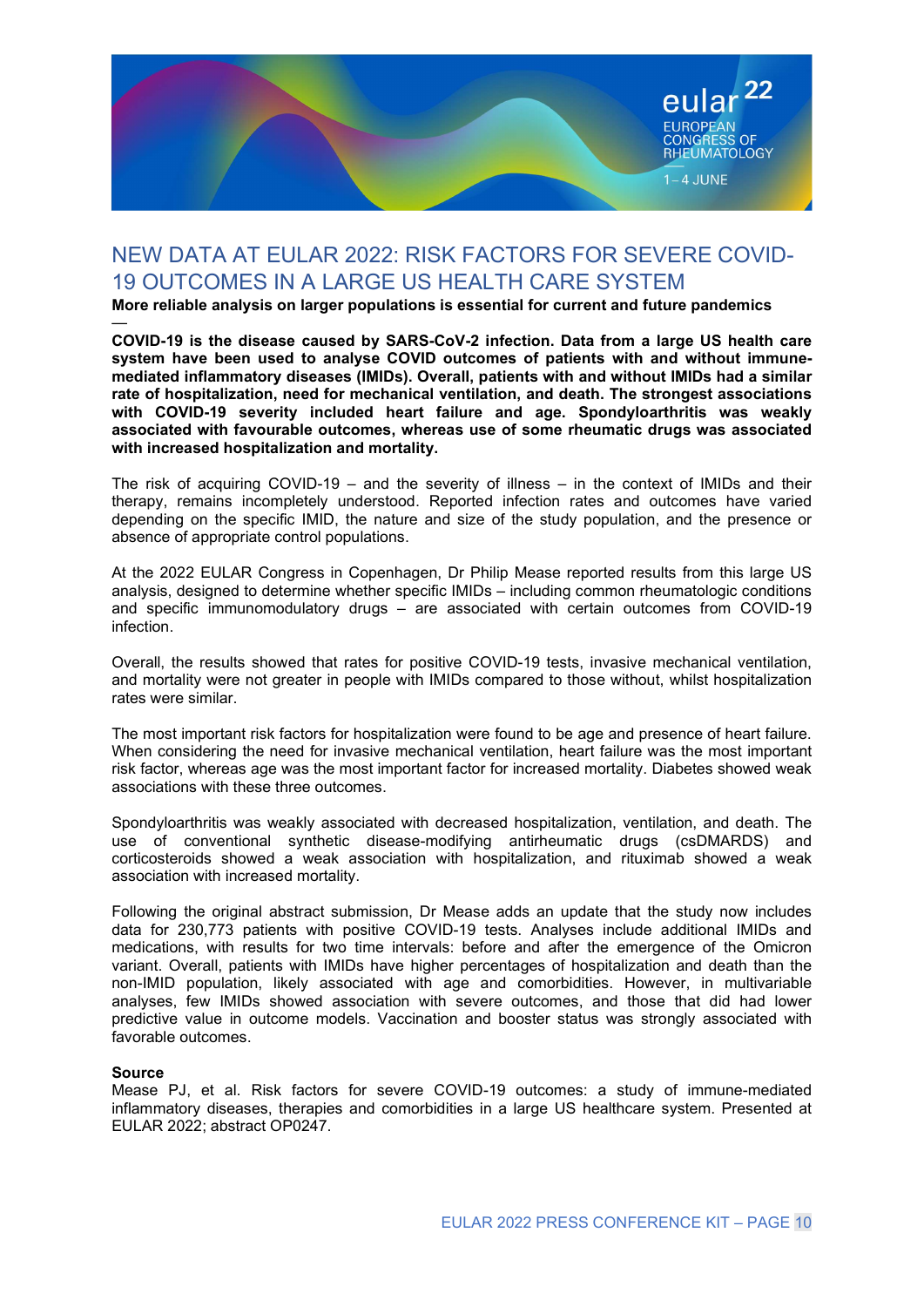

### ANNOUNCEMENT: EULAR COVID-19 REGISTRY TO CLOSE

The EULAR/GRA COVID-19 Registry will be closing on the last day of the 2022 EULAR annual congress —

Since early in the pandemic, EULAR – the European Alliance of Associations for Rheumatology – has been committed to collecting data to inform the understanding of COVID-19 in people with rheumatic and musculoskeletal diseases (RMDs), as well as outcomes following vaccination. In March 2020, EULAR partnered with the Global Rheumatology Alliance (GRA) to rapidly institute an online case registry. Over the past 2 years, this initiative has facilitated the collection of 12,908 cases in the EULAR registry, and over 22,000 in total across global provider registries. The information collected has informed clinical practice and the development of new recommendations. The next phase of the pandemic will benefit from detailed biologic data – such as SARS-CoV-2 variant characterisation, length of viral replication, immune response to vaccination, and detailed information on COVID-19 treatments to inform patient care. Future efforts should focus on the collection and analysis of this type of data; therefore, the EULAR/GRA COVID-19 Registry will close on 4th June 2022.

COVID-19 is the infection caused by the SARS-CoV-2 virus. The outbreak of this virus was declared a pandemic on 11th March 2020 by the World Health Organization. By the end of that month, EULAR had partnered with the GRA to institute an online case registry. The EULAR COVID-19 Registry is an observational database capturing physician-entered data on adult and paediatric patients with a preexisting RMD and SARS-CoV-2 infection. This initiative has been instrumental in capturing nearly 13,000 cases of COVID-19 in people with RMDs in Europe, and over 22,000 cases worldwide. The aim of the EULAR–GRA partnership was to collect, analyse, and disseminate information about COVID-19 and rheumatology to patients, physicians, and other relevant groups to improve the care of people with RMDs.

A major success of the EULAR–GRA partnership has been the rapid and collaborative mobilisation of the rheumatology community worldwide. By working together, EULAR and the GRA have been able to develop a good picture of how patients with RMDs fare with COVID-19. The data and resulting recommendations have helped clinicians and patients guide their way through the pandemic. These collaborations have also directed and informed further work in the field of RMDs and infectious disease, which will continue to support patients long after the pandemic ends.

Across the 2 years of the EULAR-GRA partnership the data collected have generated an extensive list of peer-reviewed publications. Key data and insights have included the unravelling of factors associated with worse COVID-19 outcomes in patients with RMDs, and the description of the safety of vaccines against SARS-CoV-2 in people with RMDs. Data from the EULAR COVID-19 Registry have also been combined with that from other groups capturing COVID-19 data – particularly those with affinities to rheumatology – for example, in diseases with EULAR 29.04.2022 Kilchberg, Switzerland eular.org EULAR PRESS RELEASE Page 2 of 2 mechanistic links in disease pathogenesis or those that use of similar drugs, such as inflammatory bowel disease or psoriasis.

Although the registry is slated to close, there are still more outputs yet to be produced, such as articles, conference presentations, lay summaries for the public, and media content. EULAR is pleased to announce three important new studies that will be presented at the 2022 congress.

• "Characteristics associated with poor COVID-19 outcomes in people with psoriasis and spondyloarthritis: Data from the COVID-19 PsoProtect and Global Rheumatology Alliance physician-reported registries"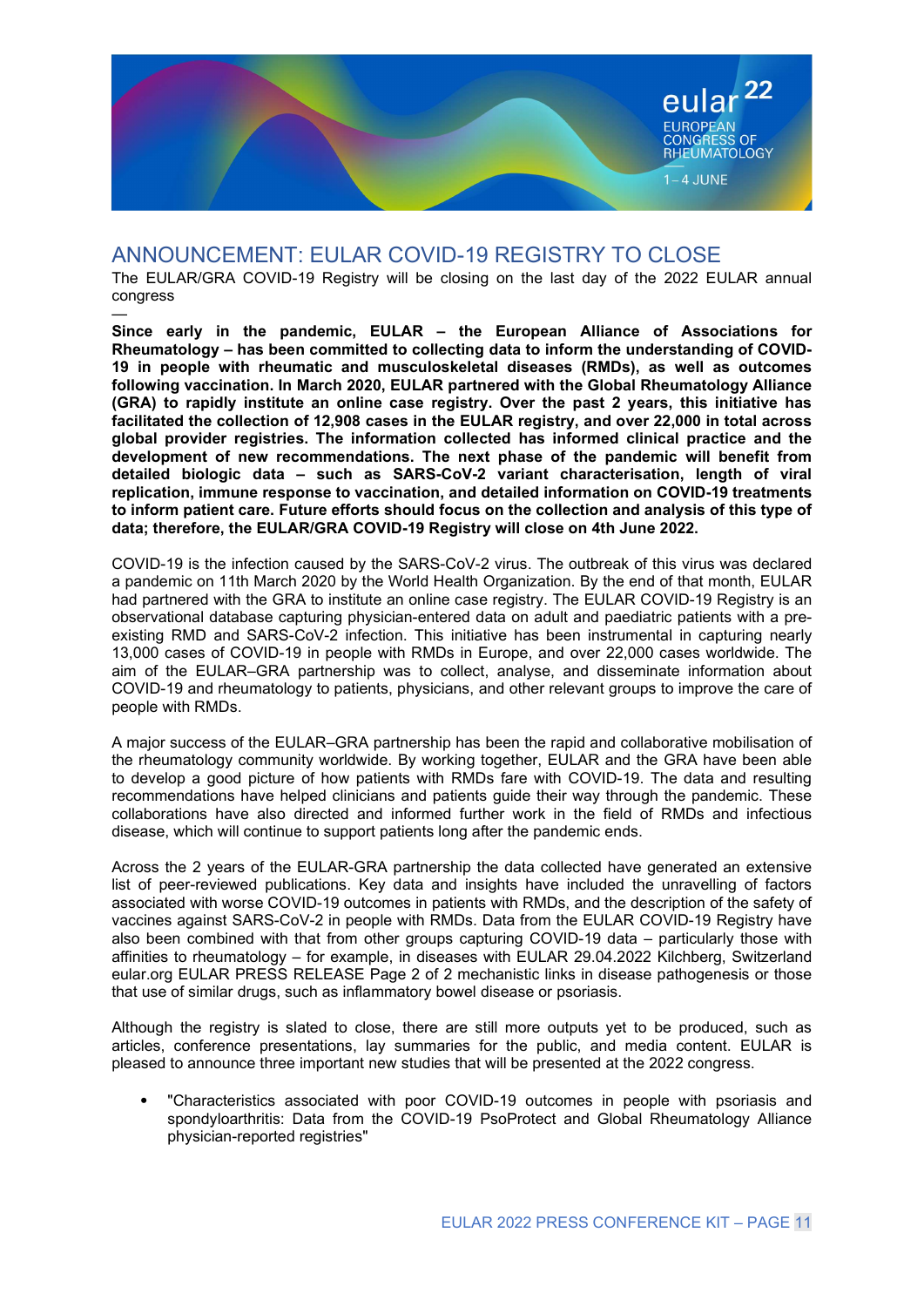

- "Factors associated with severe COVID-19 outcomes in patients with idiopathic inflammatory myopathy: Results from the COVID-19 Global Rheumatology Alliance physician-reported registry"
- "SARS-CoV-2 vaccine safety in adolescents with inflammatory rheumatic and musculoskeletal diseases and adults with juvenile idiopathic arthritis"

The EULAR COVID-19 Registry and its partner GRA registry will close on 4th June 2022 – the last day of the annual congress. EULAR would like to sincerely thank all the rheumatologists, physicians, epidemiologists, healthcare professionals, national societies, and patients who contributed to and supported this important initiative.

For more information, please visit the **EULAR COVID-19 Registry** website.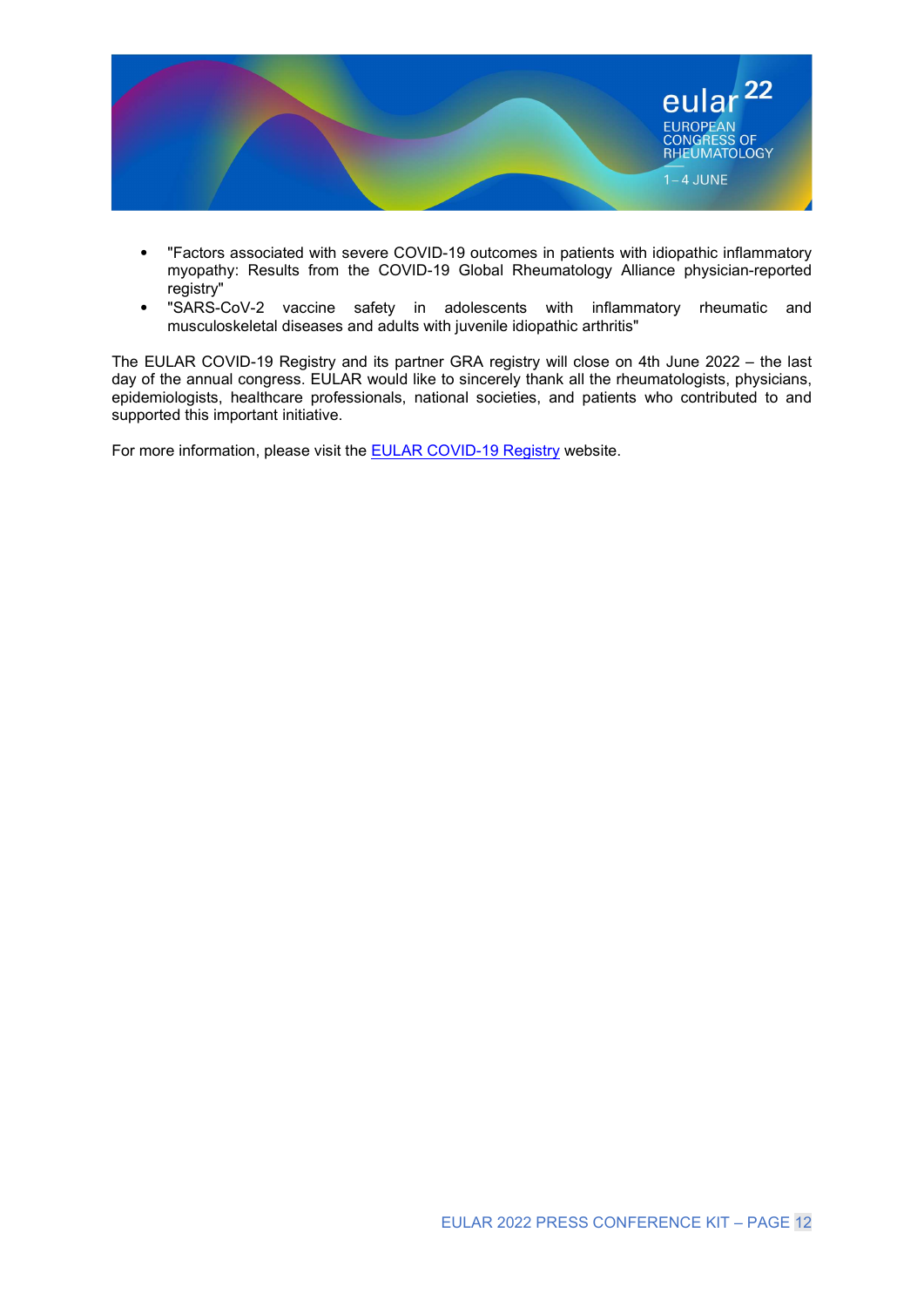

### NEW EVIDENCE SUPPORTING COVID SEVERITY RISK FACTORS IN PEOPLE WITH DIVERSE RHEUMATIC DISEASES

#### New insights shared at the EULAR Congress

—

COVID-19 is the disease caused by SARS-CoV-2 infection. Some factors associated with severe COVID-19 outcomes have been identified in patients with inflammatory and autoimmune rheumatic and musculoskeletal diseases (RMDs), including older age, male sex, comorbidity burden, higher disease activity, and certain medications such as rituximab. New data released at the 2022 EULAR Congress shine a light on some specific factors for people with psoriasis, psoriatic arthritis (PsA), axial spondyloarthritis (axSpA), or idiopathic inflammatory myopathy (IIM).

Until now, information about the factors associated with severe COVID outcomes in people with psoriasis, PsA, or axSpA have been lacking – including how specific treatments for these conditions might impact outcomes. Professor Pedro Machado presented new data from the COVID-19 PsoProtect and Global Rheumatology Alliance physician-reported registries, confirming that more severe COVID-19 outcomes in this group are largely driven by demographic factors (age, sex), comorbidities, and active disease – as has been seen for other RMDs.

This pooled analysis of data from the two registries included over 5,000 patients. Overall, 14.6% of cases were hospitalised (but survived), and 1.8% died. Modelling revealed that being older and male was associated with more severe outcomes from the infection. People also tended to do worse if they had other underlying diseases, such as hypertension, lung disease, chronic kidney disease, diabetes, or if they were obese. Some elements of the RMD also played a role. For example, people with higher disease activity and those using glucocorticoid medicines also tended to have more severe COVID-19 outcomes. Conversely, there were some variables that were associated with less severe COVID-19 outcomes. This included contracting the infection later in the pandemic compared to those who had COVID before June 2020. Importantly, none of the disease-modifying anti-rheumatic drugs (DMARDs) typically used in people with psoriasis, PsA, or axSpA, were associated with severe COVID-19 outcomes; this included IL-17i, IL-23/IL-12+23i, JAKi, and apremilast.

Dr Su-Ann Yeoh and colleagues also examined the COVID-19 Global Rheumatology Alliance physician-reported registry to report on the factors associated with severe COVID-19 outcomes in 348 people with IIM. These are the first global registry data on the impact of COVID-19 in this patient population. As withother RMDs, people who were older, male, and had higher comorbidity burden or disease activity had worse outcomes from COVID-19 infection. Again, higher glucocorticoid intake and rituximab exposure were also risk factors for a more severe COVID-19 infection. These findings will inform risk stratification and management decisions for people with IIM.

Another area where information has been scarce until now is around vaccination safety in children and young people with RMDs, and current vaccination guidance is based on data from adults with RMDs or young people without RMDs. Ms Saskia Lawson-Tovey presented findings from 36 adolescents with inflammatory RMDs and 74 adults with juvenile idiopathic arthritis (JIA) who had been vaccinated against SARS-CoV-2 and followed in an observational registry dataset.

Overall, 56% of adolescents and 62% of adults experienced early reactogenic-like side effects within 7 days of vaccination. No adolescents reported SARS-CoV-2 infection post-vaccination, although three women were diagnosed post-vaccination in the adult group, all of whom fully recovered. The authors conclude that COVID-19 vaccines appear safe in adolescents with RMDs and adults with JIA, with a low frequency of disease flares, serious adverse events, and COVID infection seen in both populations. It should be noted that this dataset is limited by its size and does not follow patient outcomes over time, therefore further research is needed in this area.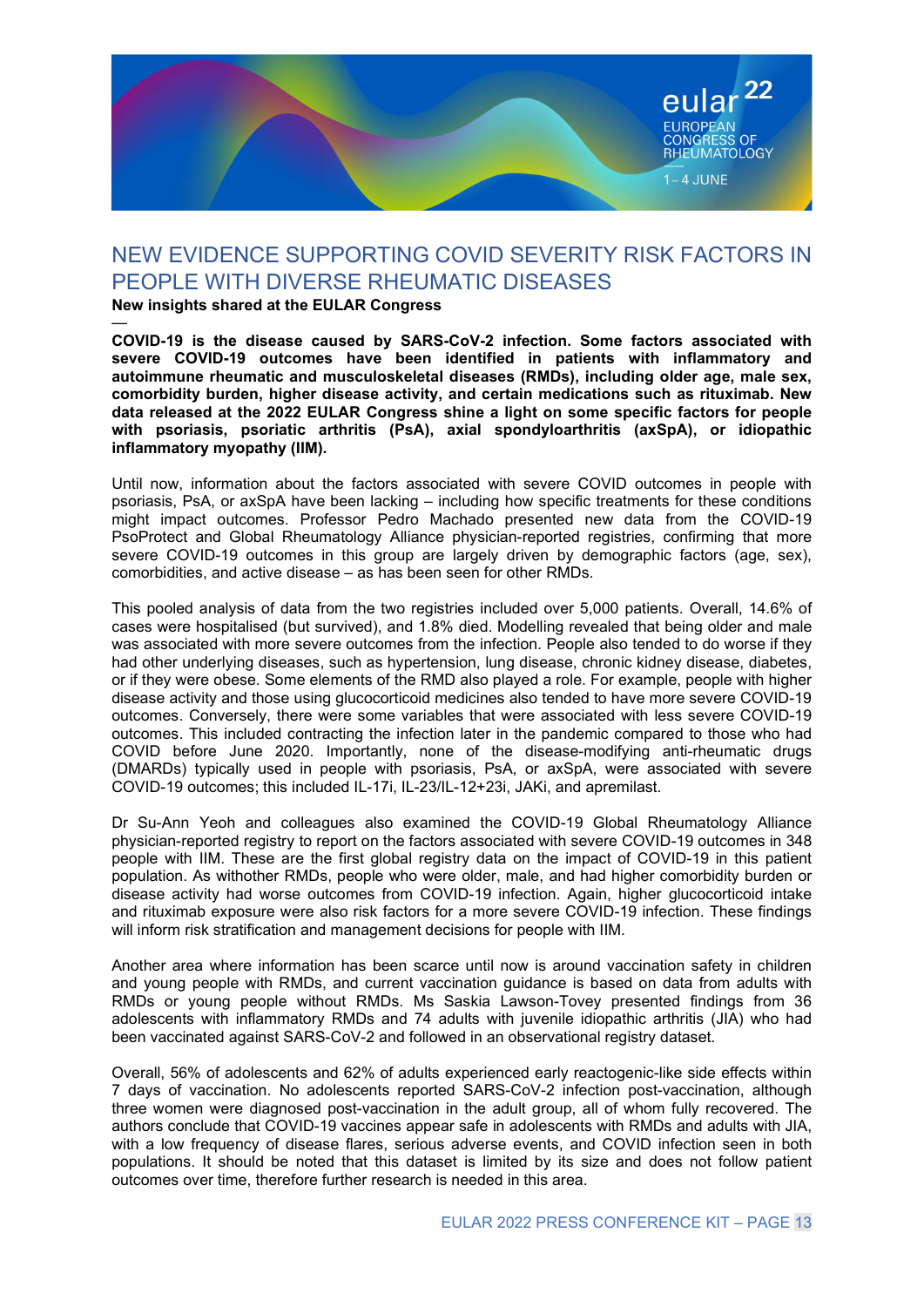

#### Source

Machado PM, et al. Characteristics associated with poor COVID-19 outcomes in people with psoriasis and spondyloarthritis: data from the COVID-19 PsoProtect and Global Rheumatology Alliance physician-reported registries. Presented at EULAR 2022; abstract OP0249.

Yeoh S-A, et al. Factors associated with severe COVID-19 outcomes in patients with idiopathic inflammatory myopathy: Results from the COVID-19 Global Rheumatology Alliance physicianreported registry. Presented at EULAR 2022; abstract OP0252.

Lawson-Tovey S, et al. SARS-CoV-2 vaccine safety in adolescents with inflammatory rheumatic and musculoskeletal diseases and adults with juvenile idiopathic arthritis. Presented at EULAR 2022; abstract POS1212.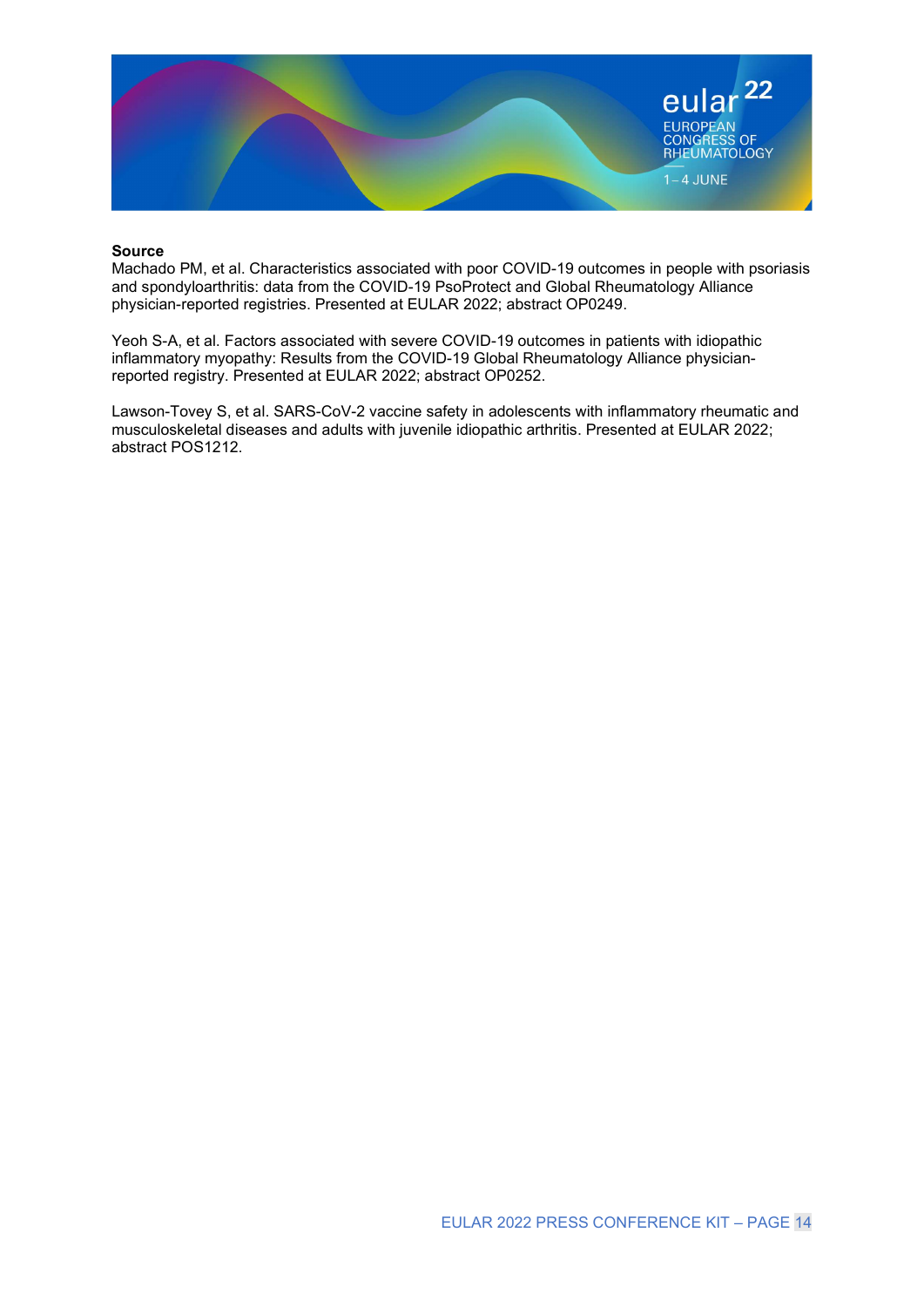

## AIR POLLUTION A KEY ENVIRONMENTAL EXPOSURE DRIVING INFLAMMATORY ARTHRITIS DEVELOPMENT

New evidence on pollutants and rheumatic disease shared at the 2022 EULAR Congress

— Mounting evidence has shown that environmental exposures are linked to the development of inflammatory arthritis, with air pollution associated with disruption at a molecular level in the immune system. Pollutants can also have an impact on bone health. Data presented at the 2022 EULAR Congress in Copenhagen show that chronic exposures to air pollutants are associated with incremental increases in the risk of having an autoimmune disease. Meanwhile, a second research group demonstrate that cleaning activities are underestimated sources of silica exposure in women with RA compared to the general population, and may contribute to disease development.

Two abstracts presented by Dr Giovanni Adami at the 2022 EULAR Congress looked at the issue of environmental exposures and their role in disease development.

Particulate matter (PM) is defined as everything in the air that is not a gas. PM includes a variety of chemicals and materials, some of which can be toxic. Data from over 80,000 people in a retrospective observational study in Italy found a positive association between PM levels measured at local airquality stations and the risk of autoimmune diseases. In fact, every 10  $\mu$ g/m<sup>3</sup> increase in PM10 concentration was associated with an incremental 7% risk of having autoimmune disease.

Exposure to PM10 above 30  $\mu$ g/m<sup>3</sup> and PM2.5 above 20  $\mu$ g/m<sup>3</sup> was associated with 12% and 13% higher risks of autoimmune disease, respectively. When broken down by individual diseases, exposure to PM10 was associated with an increased risk of rheumatoid arthritis (RA) but no other autoimmune diseases, whereas exposure to high levels of PM2.5 was associated with an increased risk of RA and inflammatory bowel disease. Overall, chronic exposure to particulate air pollution above the threshold for human protection was associated with a 10% higher risk of developing immune-mediated diseases.

The same group looked at the association between long-term exposure to PM and osteoporosis in almost 60,000 women at high risk of fracture. The results showed that exposure to PM2.5 was negatively associated with low bone mass at the top of the thigh bone and lumbar spine. Chronic exposure above 25 μg/m<sup>3</sup> for PM2.5 and 30 μg/m<sup>3</sup> for PM10 was associated with a 16% and 15% higher risk of having osteoporotic bone mass scores at any site. The researchers concluded that longterm exposure to air pollution was associated with higher risk of osteoporosis.

Previous studies have shown that breathing in crystalline silica is associated with the development of RA – but this research has historically focused on professional exposures and on male workers. Since substantial amounts of this pollutant are present in other environments, Dr Johanna Sigaux and colleagues set out to identify the main sources of exposure to crystalline silica in a group of RA patients regardless of their professional activity, and to assess the association between silica exposure and disease features.

The results showed that in women with RA, the main sources of crystalline silica exposure were cleaning activities. For example, handling dusty clothes or talcum powder. Women involved in these activities had higher exposure compared to people in the general population. Across the whole series of RA patients, high silica exposure was independently associated with lung abnormalities such as interstitial lung disease and mediastinal lymphadenopathy.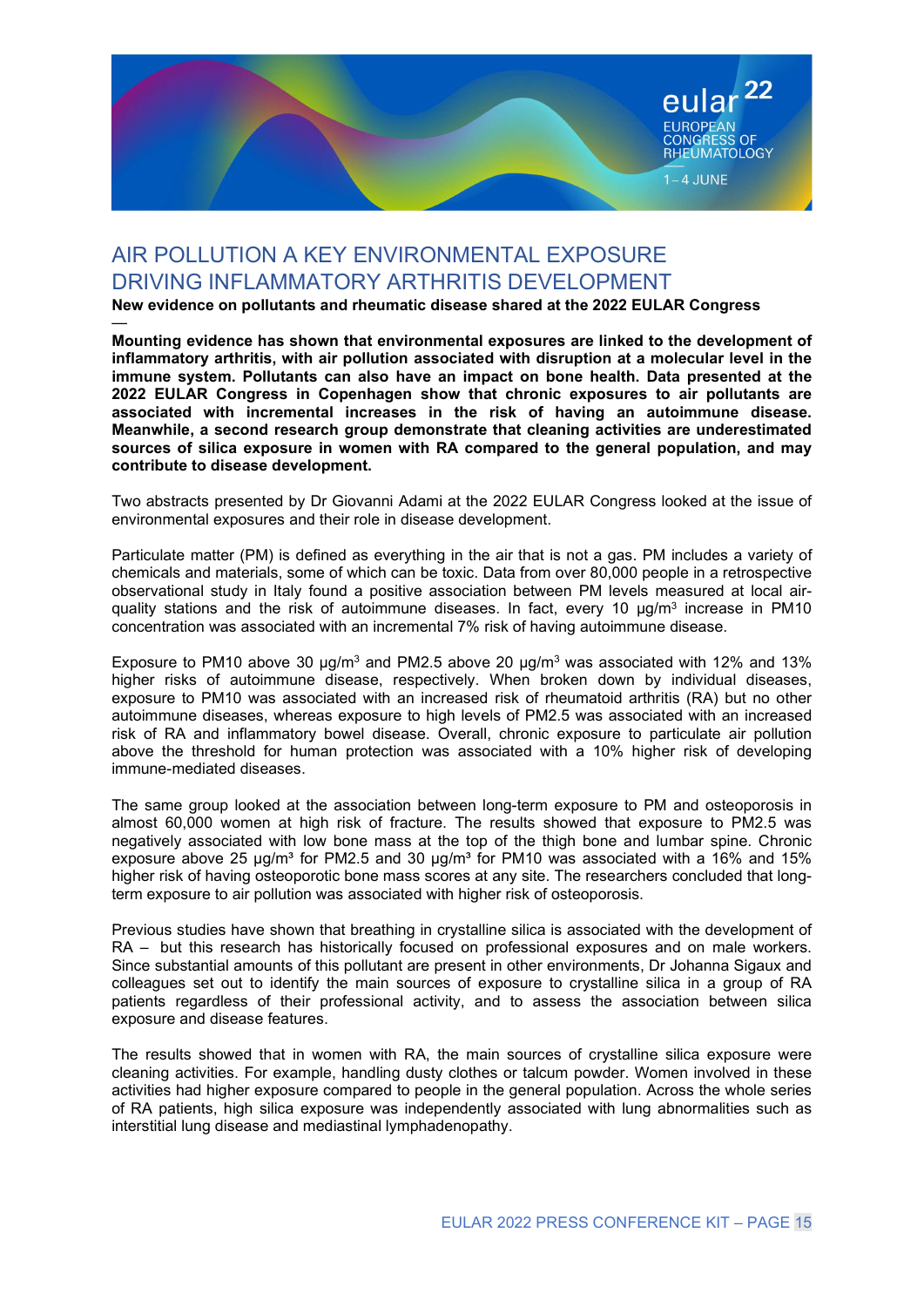

The study findings suggest that cleaning activities are underestimated sources of crystalline silica exposure that are overrepresented in women with RA compared to the general population, and may contribute to the pathogenesis of the disease.

#### Source

Adami G, et al. Association between exposure to fine particulate matter and osteoporosis: a population-based cohort study. Presented at EULAR 2022; abstract 533; presentation number OP0242.

Adami G, et al. Association between long-term exposure to air pollution and immune-mediated diseases: a population-based cohort study. Presented at EULAR 2022; abstract 532; presentation number OP0071.

Sigaux J, et al. Cleaning activities, dusty clothes laundry and talcum handling are underestimated major sources of exposure to crystalline silica in women with rheumatoid arthritis. Presented at EULAR 2022; abstract 2626; presentation number OP0006.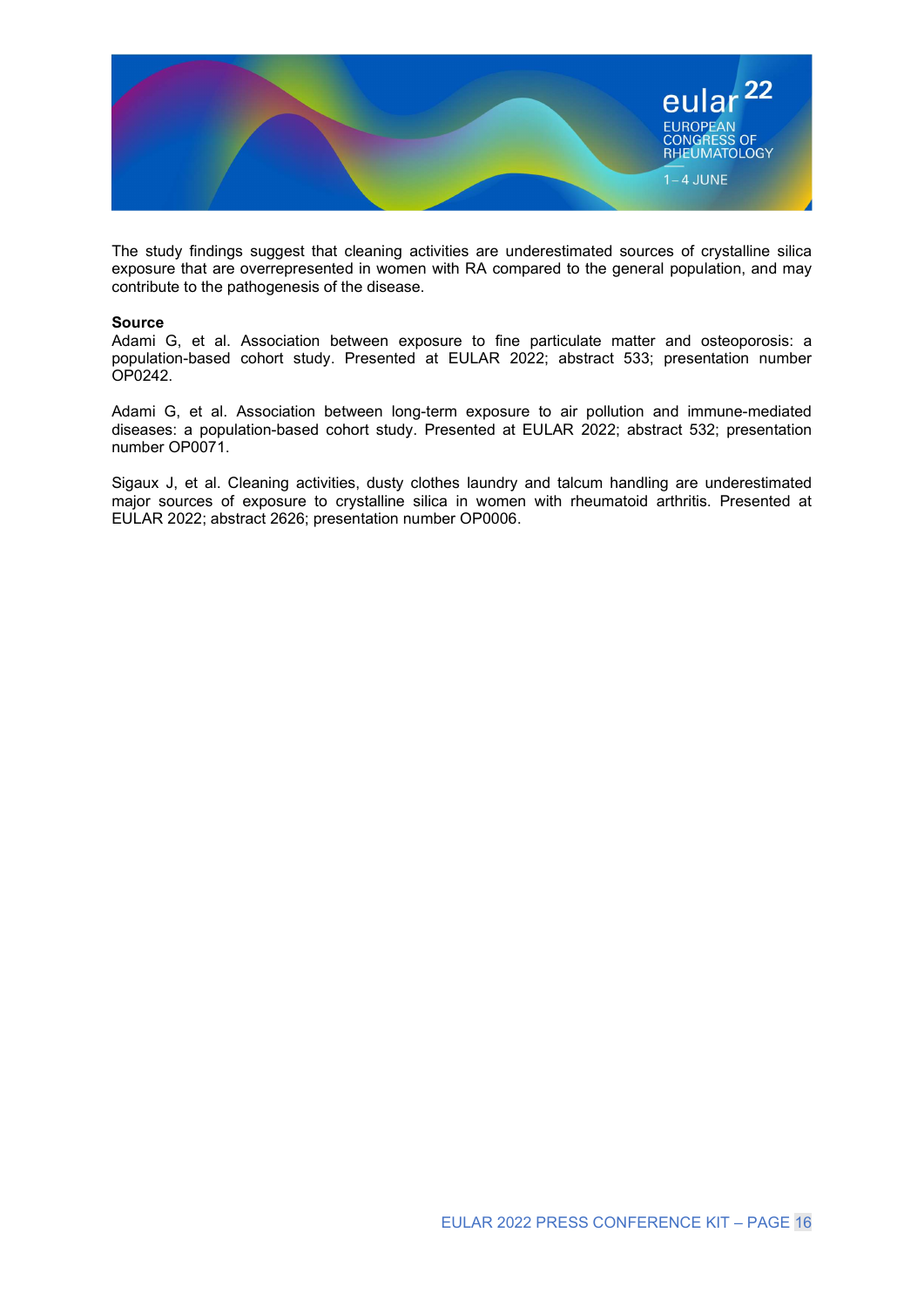

### INVESTIGATING PREGNANCY OUTCOMES IN WOMEN WITH RHEUMATIC DISEASE

Several abstracts released at EULAR improve understanding of pregnancy in RMDs

— An increased risk of adverse pregnancy and neonatal outcomes has been reported for pregnancies in women with several rheumatic and systemic autoimmune diseases including rheumatoid arthritis (RA), psoriatic arthritis (PsA), and systemic lupus erythematosus (SLE). New data presented at the 2022 EULAR Congress in Copenhagen show that foetal morbidity and severe maternal morbidity occur at a higher rate in women with SLE compared to those without. An increased risk of adverse pregnancy outcomes was also reported for women with spondyloarthritis (SpA), and shown to be associated with steroid use in women with RA. Taken together, this range of findings will help inform physicians in their management of patients with RMDs during pregnancy and planning.

SLE is an autoimmune disorder that typically affects women in their childbearing years. Evidence shows that foetal and maternal mortality have declined in SLE over the years, but little is known about morbidity. At the EULAR Congress, Dr Bella Mehta presented findings from a retrospective study in over 50,000 women with SLE and delivery-related hospital admissions.

The group's findings show patients with SLE had a higher risk of foetal morbidity than women without SLE. This included higher risk of intrauterine growth restriction and preterm delivery. SLE patients also faced a greater risk of blood transfusion, puerperal cerebrovascular disorders, acute renal failure, eclampsia or disseminated intravascular coagulation, cardiovascular and peripheral vascular disorders, and general medical issues than those without SLE. These important new insights will help inform the management of pregnancy in women with SLE.

In SpA, findings have not been uniform, with some studies reporting increased pregnancy risks while others have failed to identify any significant differences between women with and without SpA. Matilda Morin's abstract shared findings from a nationwide register-based study of singleton births between April 2007 and December 2019 in women diagnosed with ankylosing spondylitis (AS) or undifferentiated SpA.

Overall, women with SpA were found to be at increased risk of several adverse outcomes. In particular, there was an increased risk of gestational diabetes, elective and emergency Caesarean delivery, and preterm birth including spontaneous preterm birth. The risk estimate for preeclampsia was also increased, but failed to reach significance. Infants born to mothers with SpA were not more likely to be born small for gestational age (SGA), but there was a slightly increased risk estimate of infection during their first year of life.

The authors conclude that, while most pregnancies in women with SpA are uneventful, there is an increased risk for a number of adverse pregnancy outcomes.

The impact of RA and its treatment on pregnancy was also presented, in an abstract from Sabrina Hamroun and colleagues. A favourable pregnancy outcome was found in 56.5% of the 92 women in the cohort.

The most common unfavourable outcomes were premature birth and SGA, observed in 16.9% and 20.5%, respectively. The group also ran a multivariate model, which found an association between unfavourable pregnancy outcomes and first-time deliveries, age, and exposure to corticosteroids during pregnancy.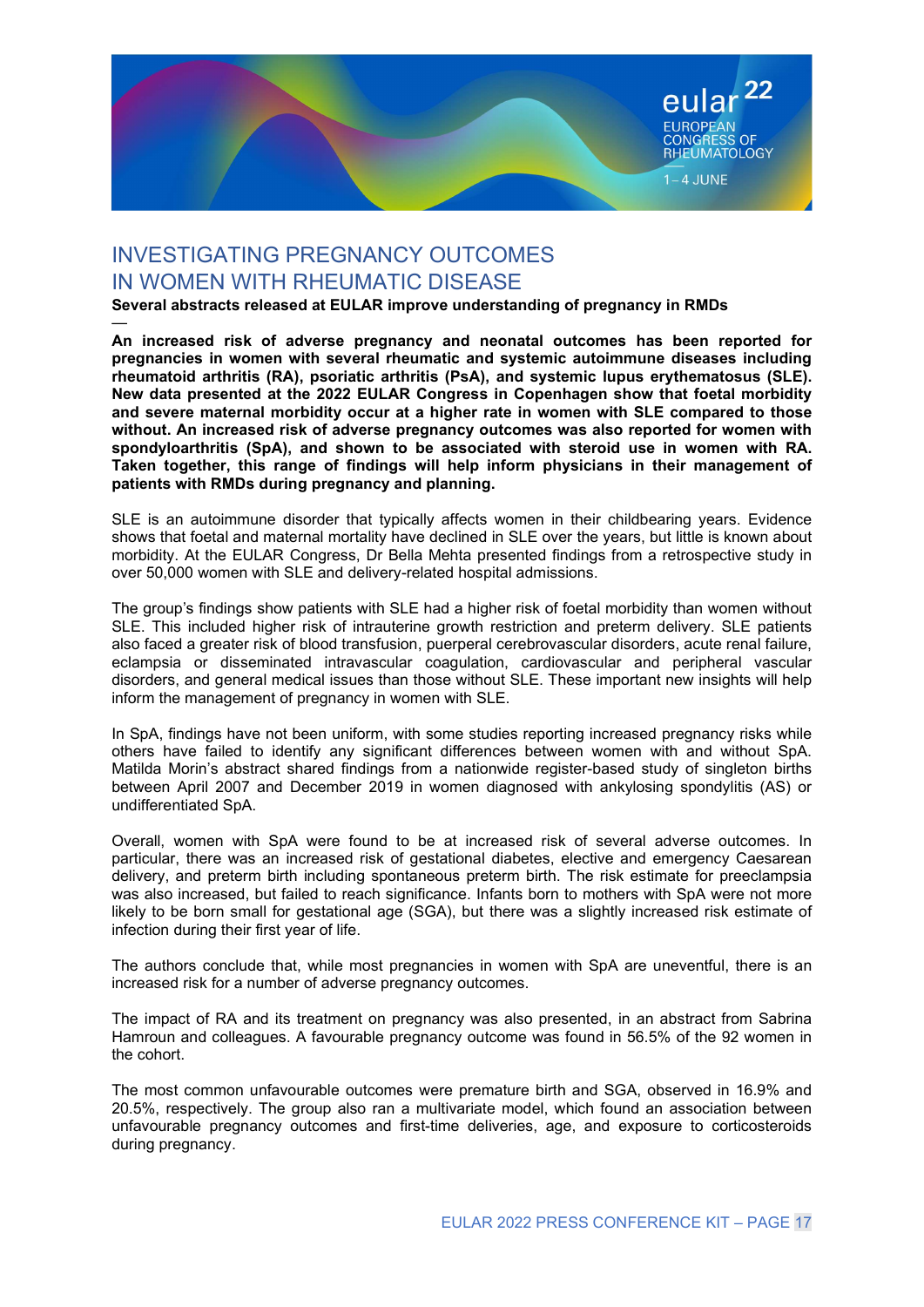

The issue of medication use during pregnancy was also covered by Dr Dina Zucchi and colleagues, in their work on adherence to medication during pregnancy in women with systemic autoimmune disease. Overall, pregnant patients had good adherence to prescribed medication – although 25% did not take therapies adequately despite close monitored in a dedicated clinic for high-risk pregnancies and having received adequate pregnancy counselling. The findings suggest that anxiety may be a key determinant of low adherence, both in pregnant and non-pregnant women.

#### Source

Mehta B, et al. The management of pregnancy in autoimmune rheumatic diseases: analysis of 758 pregnancies. Presented at EULAR 2022; abstract 3226; presentation number OP0124.

Morin M, et al. Are women with spondyloarthritis at increased risk of adverse maternal and infant outcomes? – A Swedish cohort study. Presented at EULAR 2022; abstract 292; presentation number OP0126.

Hamroun S, et al. Unfavorable pregnancy outcome is significantly associated with corticosteroid exposure during pregnancy in women with rheumatoid arthritis. Presented at EULAR 2022; abstract 4496; presentation number OP0127.

Zucchi D, et al. Adherence to medications during pregnancy in systemic autoimmune disease. Presented at EULAR 2022; abstract 2846; presentation number OP0128.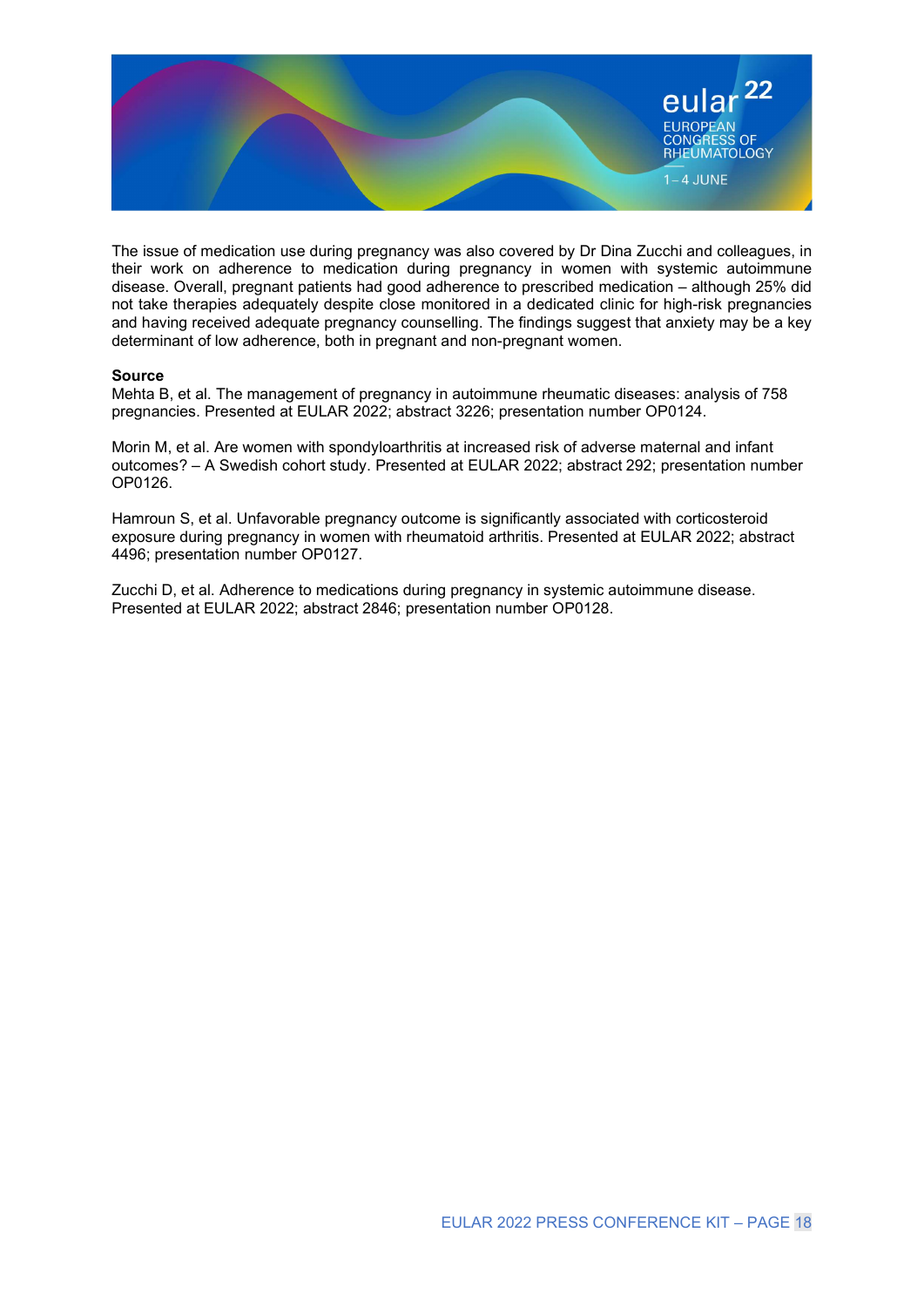

# PEOPLE WITH RHEUMATIC DISEASES HAVE DETERIORATED SEX LIVES

Sexual dysfunction should be addressed in the management of RMDs

— Chronic rheumatic and musculoskeletal diseases (RMDs) cause pain and disability, and can impair quality of life. RMDs also have an important impact on people's sex lives. Two abstracts presented at the 2022 EULAR Congress in Copenhagen looked at how RMDs impact the sexual sphere, and how specialized physical therapy might be used to support some groups.

To date, there have been limited studies on joint diseases and the impact on sex. Furthermore, many lack a control group and do not explore the different areas of sexuality. Dr Carlos Valera-Ribera's group examined the impact of chronic joint diseases on the sexual sphere in a cross-sectional observational study. The aim was to describe the prevalence of sexual dysfunction in people with rheumatoid arthritis (RA) or psoriatic arthritis (PsA) compared to the general population.

A questionnaire was used to collect information from 188 patients in four different domains: pleasure, desire, arousal, and orgasm. In total, 48% of people with RA, 30% with PsA, and 6% of the control group had scores that indicated sexual dysfunction. The scores were typically higher in men than women.

The findings demonstrate that people with RA or PA have a deteriorated sexual life when compared to a healthy population – with impact evident across all domains of the sexual sphere. As shown in previous studies, age, gender, perceived health, employment situation, and economic status are related to the risk of suffering from sexual dysfunction. The researchers suggest that these factors must be considered as a holistic part of care, and recommend that the CSFQ-14 questionnaire be used as a tool for the management of sexual health in people with RMDs.

Although it is known that systemic rheumatic diseases such as systemic sclerosis (SSc) and idiopathic inflammatory myopathies (IIM) may affect all aspects of life – including sexual health – no non-pharmacological treatment has been proposed to date. Barbora Heřmánková and colleagues presented an abstract on their study into the effect of an 8-week physical therapy program on sexual health in 16 female patients with SSc and IIM, as compared to a control group with no intervention.

The intervention program included pelvic floor exercise and twice-weekly supervised physiotherapy for musculoskeletal problems that were thought to subjectively limit sexual function.

Compared to the control group, there was a statistically significant improvement in both sexual function, functional status, and quality of life. The authors conclude that their pilot physiotherapy program not only prevented the natural course of progressive deterioration of functional abilities, but also led to a significant improvement in sexual function and overall quality of life in women with SSc and IIM. These findings suggest that physical therapy might be a potential therapeutic option for sexual problems in women with SSc and IIM.

#### Source

Valera-Ribera C, et al. Impact of chronic joint diseases on the sexual sphere with regards to a healthy population: a multicenter study. Presented at EULAR 2022; abstract 5263; presentation number OP0139.

Heřmánková B, et al. Effect of an 8-week specialized physical therapy program on sexual health in female patients with systemic sclerosis and idiopathic inflammatory myopathies: A pilot study. Presented at EULAR 2022; abstract OP. Presented at EULAR 2022; abstract 357; presentation number OP0208-HPR.